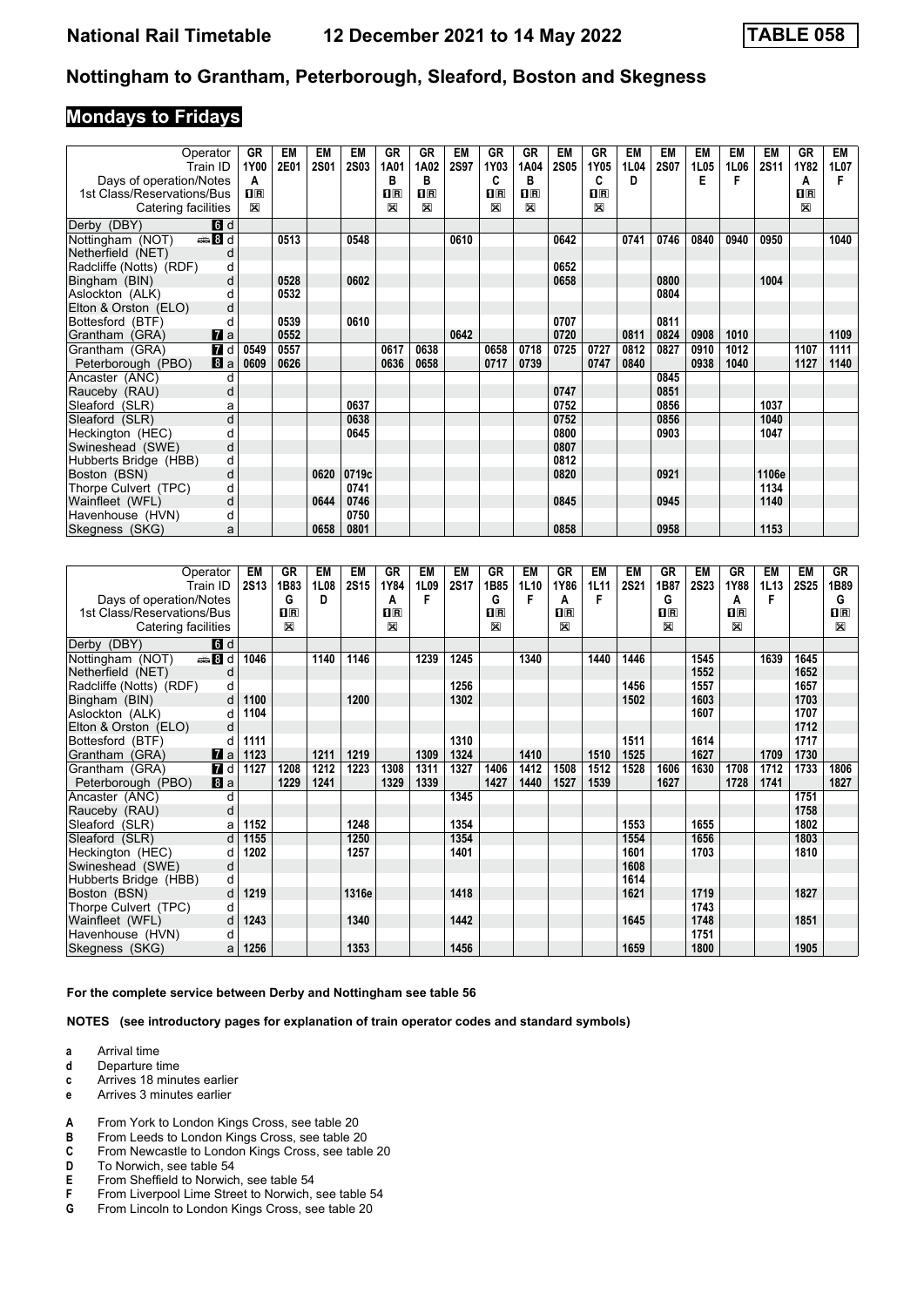# **Mondays to Fridays**

|                            | Operator<br>Train ID | <b>EM</b><br>1L14 | EM<br><b>2S27</b> | <b>GR</b><br>1Y90 | EM<br>1L15 | <b>EM</b><br><b>2S29</b> | <b>EM</b><br><b>2S31</b> | GR<br>1B91   | <b>EM</b><br>1L17 | <b>EM</b><br><b>2S33</b> | <b>GR</b><br>1A <sub>52</sub> | <b>GR</b><br>1E27 | GR<br>1E29 |
|----------------------------|----------------------|-------------------|-------------------|-------------------|------------|--------------------------|--------------------------|--------------|-------------------|--------------------------|-------------------------------|-------------------|------------|
| Days of operation/Notes    |                      | F                 |                   | A                 | F          |                          |                          | G            | F                 |                          | B                             | н                 | н          |
| 1st Class/Reservations/Bus |                      |                   |                   | $n_{\rm R}$       |            |                          |                          | $n_{\rm{R}}$ |                   |                          | $n_{\rm R}$                   | $\Pi$ R           | 0 R        |
| Catering facilities        |                      |                   |                   | X                 |            |                          |                          | $\boxtimes$  |                   |                          | X                             | X                 | X          |
| Derby (DBY)                | 6 d                  |                   |                   |                   |            |                          |                          |              |                   |                          |                               |                   |            |
| Nottingham (NOT)           | dan Bid              | 1738              | 1748              |                   | 1840       | 1846                     | 1948                     |              |                   | 2049                     |                               |                   |            |
| Netherfield (NET)          | d                    |                   | 1756              |                   |            |                          | 1954                     |              |                   |                          |                               |                   |            |
| Radcliffe (Notts) (RDF)    | d                    |                   | 1801              |                   |            |                          | 1959                     |              |                   | 2059                     |                               |                   |            |
| Bingham (BIN)              | d                    | 1752              | 1806              |                   |            | 1900                     | 2005                     |              |                   | 2105                     |                               |                   |            |
| Aslockton (ALK)            | d                    | 1756              | 1811              |                   |            | 1904                     | 2009                     |              |                   | 2109                     |                               |                   |            |
| Elton & Orston (ELO)       | d                    |                   |                   |                   |            |                          |                          |              |                   |                          |                               |                   |            |
| Bottesford (BTF)           | d                    |                   | 1817              |                   |            | 1911                     | 2016                     |              |                   | 2116                     |                               |                   |            |
| Grantham (GRA)             | $\mathbf{z}$ a       | 1813              | 1830              |                   | 1910       | 1924                     | 2029                     |              |                   | 2129                     |                               |                   |            |
| Grantham (GRA)             | 7 d                  | 1815              | 1834              | 1908              | 1912       | 1927                     | 2033                     | 2104         | 2112              | 2132                     | 2155                          | 2218              | 2331       |
| Peterborough (PBO)         | 8a                   | 1843              |                   | 1929              | 1940       |                          |                          | 2125         | 2138              |                          | 2215                          | 2238              | 2357       |
| Ancaster (ANC)             | d                    |                   |                   |                   |            | 1945                     |                          |              |                   |                          |                               |                   |            |
| Rauceby (RAU)              | d                    |                   |                   |                   |            | 1951                     |                          |              |                   |                          |                               |                   |            |
| Sleaford (SLR)             | a                    |                   | 1859              |                   |            | 1956                     | 2058                     |              |                   | 2157                     |                               |                   |            |
| Sleaford (SLR)             | d                    |                   | 1901              |                   |            | 1956                     | 2058                     |              |                   | 2158                     |                               |                   |            |
| Heckington (HEC)           | d                    |                   | 1909              |                   |            | 2003                     | 2106                     |              |                   | 2205                     |                               |                   |            |
| Swineshead (SWE)           | d                    |                   |                   |                   |            |                          |                          |              |                   |                          |                               |                   |            |
| Hubberts Bridge (HBB)      | d                    |                   |                   |                   |            |                          |                          |              |                   |                          |                               |                   |            |
| Boston (BSN)               | d                    |                   | 1925              |                   |            |                          | 2020 2125a               |              |                   | 2224a                    |                               |                   |            |
| Thorpe Culvert (TPC)       | d                    |                   |                   |                   |            |                          |                          |              |                   |                          |                               |                   |            |
| Wainfleet (WFL)            | d                    |                   | 1950              |                   |            | 2044                     |                          |              |                   |                          |                               |                   |            |
| Havenhouse (HVN)           | d                    |                   |                   |                   |            |                          |                          |              |                   |                          |                               |                   |            |
| Skegness (SKG)             | a                    |                   | 2003              |                   |            | 2058                     |                          |              |                   |                          |                               |                   |            |

**NOTES (see introductory pages for explanation of train operator codes and standard symbols)**

**a** Arrival time<br>**d** Departure t

**d** Departure time

**A** From York to London Kings Cross, see table 20

- **B** From Leeds to London Kings Cross, see table 20<br>**F** From Liverpool Lime Street to Norwich, see table
- **F** From Liverpool Lime Street to Norwich, see table 54<br>**G** From Lincoln to London Kings Cross, see table 20
- **G** From Lincoln to London Kings Cross, see table 20
- **H** From Edinburgh to London Kings Cross, see table 20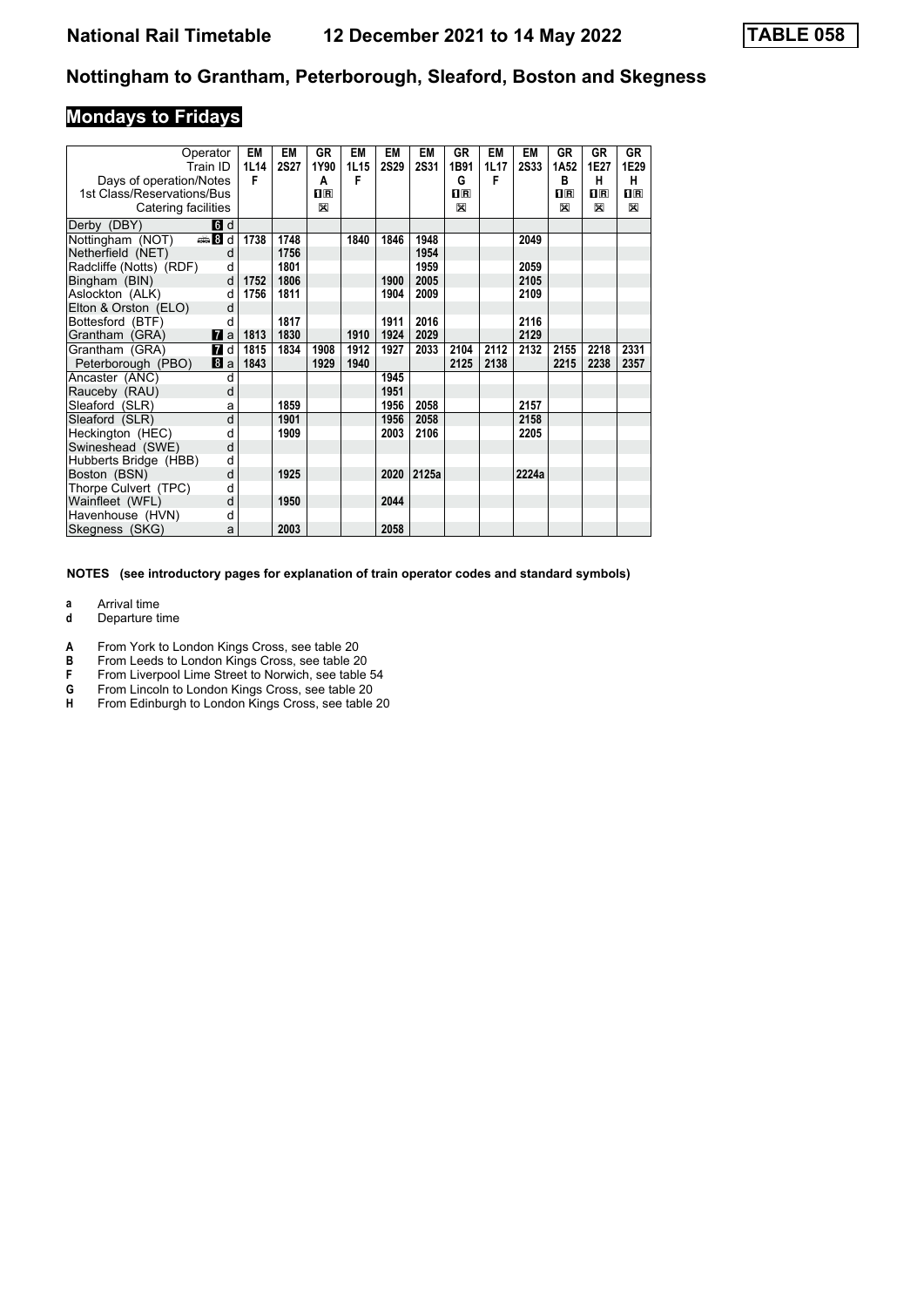# **Saturdays**

| Operator                         | GR          | EM   | EM          | EM          | GR                                              | GR          | GR               | GR             | EM          | GR                      | EM          | EM   | GR           | <b>EM</b> | EM   | EM          | EM   | GR           |
|----------------------------------|-------------|------|-------------|-------------|-------------------------------------------------|-------------|------------------|----------------|-------------|-------------------------|-------------|------|--------------|-----------|------|-------------|------|--------------|
| Train ID                         | 1Y00        | 2E01 | <b>2S01</b> | <b>2S03</b> | 1A01                                            | 1A02        | 1Y03             | 1A04           | <b>2S05</b> | 1Y05                    | <b>2S07</b> | 1L04 | 1A12         | 1L05      | 1L06 | <b>2S11</b> | 1L07 | 1Y82         |
| Days of operation/Notes          | A           |      |             |             | B                                               | в           | C                | в              |             | C                       |             | D    | Е            | F         | G    |             | G    | A            |
| 1st Class/Reservations/Bus       | $n_{\rm R}$ |      |             |             | $\overline{\mathbf{H}}$ $\overline{\mathbf{R}}$ | $n_{\rm R}$ | $n_{\mathbb{R}}$ | $\mathbf{H}$ R |             | $\overline{\mathbf{H}}$ |             |      | $\mathbf{H}$ |           |      |             |      | $\mathbf{H}$ |
| Catering facilities              | X           |      |             |             | X                                               | X           | X                | X              |             | X                       |             |      | $\mathbb{X}$ |           |      |             |      | $\mathbb{X}$ |
| 6 <sup>d</sup><br>Derby (DBY)    |             |      |             |             |                                                 |             |                  |                |             |                         |             |      |              |           |      |             |      |              |
| Nottingham (NOT)<br><b>●Bd</b>   |             | 0509 |             | 0549        |                                                 |             |                  |                | 0645        |                         | 0731        | 0745 |              | 0836      | 0939 | 0945        | 1034 |              |
| Netherfield (NET)<br>d           |             |      |             |             |                                                 |             |                  |                |             |                         |             |      |              |           |      |             |      |              |
| Radcliffe (Notts) (RDF)<br>d     |             |      |             |             |                                                 |             |                  |                | 0655        |                         |             |      |              |           |      |             |      |              |
| Bingham (BIN)<br>d               |             | 0523 |             | 0603        |                                                 |             |                  |                | 0701        |                         | 0745        |      |              |           |      | 1000        |      |              |
| Aslockton (ALK)                  |             | 0527 |             |             |                                                 |             |                  |                |             |                         | 0749        |      |              |           |      |             |      |              |
| Elton & Orston (ELO)<br>d        |             |      |             |             |                                                 |             |                  |                |             |                         |             |      |              |           |      |             |      |              |
| Bottesford (BTF)<br>d            |             | 0534 |             | 0611        |                                                 |             |                  |                | 0709        |                         | 0756        |      |              |           |      |             |      |              |
| $\mathbf{z}$ a<br>Grantham (GRA) |             | 0549 |             |             |                                                 |             |                  |                | 0722        |                         | 0809        | 0820 |              | 0906      | 1009 |             | 1105 |              |
| $I$ d<br>Grantham (GRA)          | 0548        | 0551 |             |             | 0618                                            | 0640        | 0659             | 0719           | 0726        | 0727                    | 0812        | 0821 | 0835         | 0910      | 1011 |             | 1106 | 1111         |
| a<br>Peterborough (PBO)          | 0608        | 0618 |             |             | 0638                                            | 0700        | 0718             | 0739           |             | 0746                    |             | 0850 | 0854         | 0936      | 1039 |             | 1139 | 1130         |
| Ancaster (ANC)<br>d              |             |      |             |             |                                                 |             |                  |                |             |                         | 0830        |      |              |           |      |             |      |              |
| Rauceby (RAU)<br>d               |             |      |             |             |                                                 |             |                  |                | 0748        |                         | 0837        |      |              |           |      |             |      |              |
| Sleaford (SLR)<br>a              |             |      |             | 0644        |                                                 |             |                  |                | 0753        |                         | 0841        |      |              |           |      | 1035        |      |              |
| Sleaford (SLR)<br>d              |             |      |             | 0645        |                                                 |             |                  |                | 0753        |                         | 0842        |      |              |           |      | 1041        |      |              |
| Heckington (HEC)<br>d            |             |      |             | 0652        |                                                 |             |                  |                | 0800        |                         | 0849        |      |              |           |      | 1049        |      |              |
| d<br>Swineshead (SWE)            |             |      |             |             |                                                 |             |                  |                | 0807        |                         |             |      |              |           |      |             |      |              |
| Hubberts Bridge (HBB)<br>d       |             |      |             |             |                                                 |             |                  |                | 0812        |                         |             |      |              |           |      |             |      |              |
| Boston (BSN)<br>d                |             |      | 0620        | 0720c       |                                                 |             |                  |                | 0819        |                         | 0907        |      |              |           |      | 1105        |      |              |
| Thorpe Culvert (TPC)<br>d        |             |      |             | 0742        |                                                 |             |                  |                |             |                         |             |      |              |           |      |             |      |              |
| Wainfleet (WFL)<br>d             |             |      | 0644        | 0747        |                                                 |             |                  |                | 0843        |                         | 0931        |      |              |           |      | 1129        |      |              |
| Havenhouse (HVN)<br>d            |             |      |             | 0750        |                                                 |             |                  |                |             |                         |             |      |              |           |      |             |      |              |
| Skegness (SKG)<br>a              |             |      | 0657        | 0801        |                                                 |             |                  |                | 0856        |                         | 0944        |      |              |           |      | 1143        |      |              |

| Operator                          | EM          | GR      | EM   | <b>EM</b> | GR           | EM   | <b>EM</b>   | <b>GR</b>               | <b>EM</b> | <b>GR</b>      | <b>EM</b> | EM          | <b>GR</b>    | EM          | GR      | EM   | EM   | GR      |
|-----------------------------------|-------------|---------|------|-----------|--------------|------|-------------|-------------------------|-----------|----------------|-----------|-------------|--------------|-------------|---------|------|------|---------|
| Train ID                          | <b>2S13</b> | 1B83    | 1L08 | 2S15      | 1Y84         | 1L09 | <b>2S17</b> | 1B85                    | 1L10      | 1Y86           | 1L11      | <b>2S21</b> | 1B87         | <b>2S23</b> | 1Y88    | 1L13 | 2S25 | 1B89    |
| Days of operation/Notes           |             | н       | D    |           | А            | G    |             | Н                       | G         | A              | G         |             | н            |             | A       | G    |      | н       |
| 1st Class/Reservations/Bus        |             | $\Pi$ R |      |           | $\Pi$ R      |      |             | $\overline{\mathbf{H}}$ |           | $\mathbf{H}$ R |           |             | $\Pi$ R      |             | $\Pi$ R |      |      | $\Pi$ R |
| Catering facilities               |             | X       |      |           | $\mathbb{X}$ |      |             | X                       |           | ⊠              |           |             | $\mathbb{X}$ |             | X       |      |      | X       |
| d<br>Derby (DBY)                  |             |         |      |           |              |      |             |                         |           |                |           |             |              |             |         |      |      |         |
| <b>et B</b> d<br>Nottingham (NOT) | 1045        |         | 1133 | 1145      |              | 1234 | 1246        |                         | 1333      |                | 1434      | 1445        |              | 1545        |         | 1636 | 1645 |         |
| Netherfield (NET)<br>d            |             |         |      |           |              |      |             |                         |           |                |           |             |              | 1552        |         |      | 1652 |         |
| Radcliffe (Notts) (RDF)<br>d      |             |         |      |           |              |      | 1257        |                         |           |                |           | 1456        |              | 1557        |         |      | 1656 |         |
| d<br>Bingham (BIN)                | 1100        |         |      | 1200      |              |      | 1303        |                         |           |                |           | 1502        |              | 1602        |         |      | 1702 |         |
| Aslockton (ALK)<br>d              | 1104        |         |      |           |              |      |             |                         |           |                |           |             |              | 1606        |         |      | 1706 |         |
| Elton & Orston (ELO)<br>d         |             |         |      |           |              |      |             |                         |           |                |           |             |              |             |         |      | 1710 |         |
| Bottesford (BTF)<br>d             | 1111        |         |      |           |              |      | 1311        |                         |           |                |           | 1510        |              | 1613        |         |      | 1715 |         |
| $\mathbf{z}$ a<br>Grantham (GRA)  | 1124        |         | 1204 | 1221      |              | 1305 | 1325        |                         | 1406      |                | 1508      | 1524        |              | 1626        |         | 1707 | 1728 |         |
| <b>7</b> d<br>Grantham (GRA)      | 1128        | 1206    | 1213 | 1225      | 1308         | 1310 | 1328        | 1406                    | 1411      | 1511           | 1513      | 1527        | 1606         | 1629        | 1710    | 1712 | 1732 | 1807    |
| 8a<br>Peterborough (PBO)          |             | 1228    | 1241 |           | 1329         | 1337 |             | 1427                    | 1440      | 1530           | 1541      |             | 1627         |             | 1729    | 1740 |      | 1828    |
| Ancaster (ANC)<br>d               |             |         |      |           |              |      | 1346        |                         |           |                |           |             |              |             |         |      | 1749 |         |
| Rauceby (RAU)<br>d                |             |         |      |           |              |      |             |                         |           |                |           |             |              |             |         |      | 1755 |         |
| Sleaford (SLR)<br>a               | 1153        |         |      | 1250      |              |      | 1355        |                         |           |                |           | 1552        |              | 1654        |         |      | 1800 |         |
| Sleaford (SLR)<br>d               | 1154        |         |      | 1252      |              |      | 1355        |                         |           |                |           | 1553        |              | 1655        |         |      | 1800 |         |
| Heckington (HEC)<br>d             | 1201        |         |      | 1259      |              |      | 1402        |                         |           |                |           | 1600        |              | 1702        |         |      | 1807 |         |
| Swineshead (SWE)<br>d             |             |         |      |           |              |      |             |                         |           |                |           | 1606        |              |             |         |      |      |         |
| Hubberts Bridge (HBB)<br>d        |             |         |      |           |              |      |             |                         |           |                |           | 1615        |              |             |         |      |      |         |
| d<br>Boston (BSN)                 | 1218        |         |      | 1316      |              |      | 1419        |                         |           |                |           | 1622        |              | 1718        |         |      | 1824 |         |
| Thorpe Culvert (TPC)<br>d         |             |         |      |           |              |      |             |                         |           |                |           |             |              | 1740        |         |      |      |         |
| Wainfleet (WFL)<br>d              | 1242        |         |      | 1340      |              |      | 1444        |                         |           |                |           | 1646        |              | 1745        |         |      | 1849 |         |
| Havenhouse (HVN)<br>d             |             |         |      |           |              |      |             |                         |           |                |           |             |              | 1748        |         |      |      |         |
| Skegness (SKG)<br>a               | 1255        |         |      | 1353      |              |      | 1457        |                         |           |                |           | 1700        |              | 1759        |         |      | 1902 |         |

**NOTES (see introductory pages for explanation of train operator codes and standard symbols)**

- **a** Arrival time<br>**d** Departure t
- **d** Departure time
- **c** Arrives 12 minutes earlier
- **A** From York to London Kings Cross, see table 20<br>**B** From Leeds to London Kings Cross, see table 2
- **B** From Leeds to London Kings Cross, see table 20<br>**C** From Newcastle to London Kings Cross, see table
- From Newcastle to London Kings Cross, see table 20
- 
- **D** To Norwich, see table 54<br>**E** From Hull to London King **E** From Hull to London Kings Cross, see table 20<br>**F** From Sheffield to Norwich, see table 54
- **F** From Sheffield to Norwich, see table 54<br>**G** From Liverpool Lime Street to Norwich.
- **6** From Liverpool Lime Street to Norwich, see table 54<br>**H** From Lincoln to London Kings Cross, see table 20
- From Lincoln to London Kings Cross, see table 20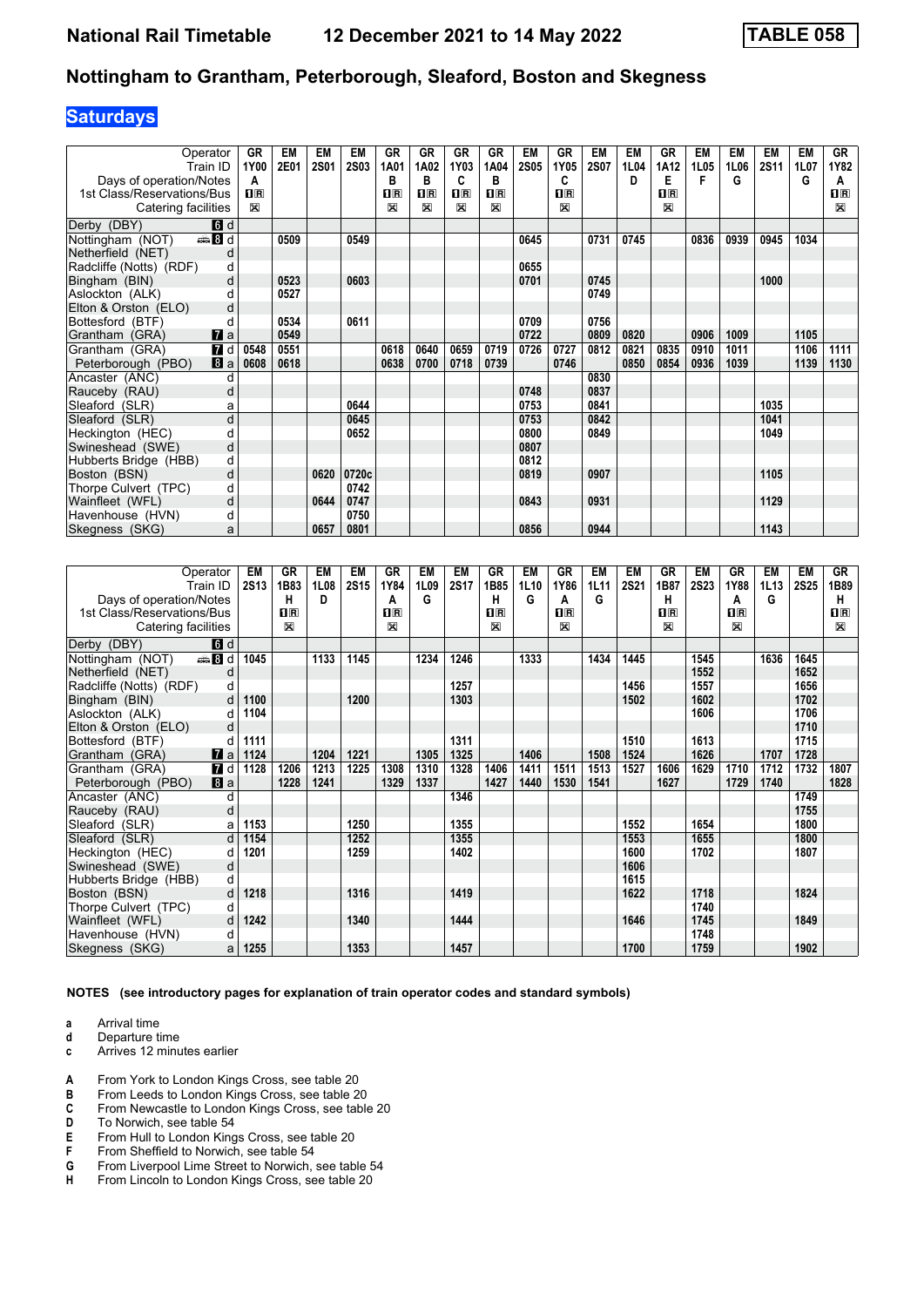# **Saturdays**

| Operator<br>Train ID             | EM<br>1L14 | EM<br><b>2S27</b> | <b>GR</b><br>1Y90 | EM<br>1L15 | EM<br><b>2S29</b> | EM<br><b>2S31</b> | GR<br>1B91              | <b>EM</b><br>1L17 | EM<br><b>2S33</b> | GR<br>1A51  | <b>EM</b><br><b>2S35</b> |
|----------------------------------|------------|-------------------|-------------------|------------|-------------------|-------------------|-------------------------|-------------------|-------------------|-------------|--------------------------|
| Days of operation/Notes          | G          |                   | A                 | G          |                   |                   | н                       | G                 |                   | в           |                          |
| 1st Class/Reservations/Bus       |            |                   | $n_{\mathsf{R}}$  |            |                   |                   | $\overline{\mathbf{R}}$ |                   |                   | $n_{\rm R}$ |                          |
| Catering facilities              |            |                   | X                 |            |                   |                   | X                       |                   |                   | X           |                          |
|                                  |            |                   |                   |            |                   |                   |                         |                   |                   |             |                          |
| Derby (DBY)<br>6d                |            |                   |                   |            |                   |                   |                         |                   |                   |             |                          |
| Nottingham (NOT)<br><b>● 8d</b>  | 1738       | 1745              |                   | 1838       | 1846              | 1946              |                         | 2036              | 2045              |             | 2141                     |
| Netherfield (NET)                | d          | 1751              |                   |            |                   |                   |                         |                   |                   |             |                          |
| Radcliffe (Notts) (RDF)          | d          | 1756              |                   |            |                   |                   |                         |                   | 2056              |             |                          |
| Bingham (BIN)                    | d<br>1752  | 1802              |                   |            | 1901              | 2000              |                         |                   | 2101              |             | 2155                     |
| Aslockton (ALK)                  | 1756<br>d  | 1806              |                   |            | 1905              | 2004              |                         |                   | 2105              |             |                          |
| Elton & Orston (ELO)             | d          |                   |                   |            |                   |                   |                         |                   |                   |             |                          |
| Bottesford (BTF)                 | d          | 1812              |                   |            | 1912              | 2011              |                         |                   | 2112              |             |                          |
| $\mathbf{z}$ a<br>Grantham (GRA) | 1812       | 1825              |                   | 1909       | 1925              | 2024              |                         | 2107              | 2125              |             | 2214                     |
| Grantham (GRA)<br>7 d            | 1813       | 1829              | 1907              | 1910       | 1928              | 2028              | 2104                    | 2108              | 2129              | 2130        | 2217                     |
| Peterborough (PBO)<br>8a         | 1841       |                   | 1927              | 1939       |                   |                   | 2125                    | 2139              |                   | 2149        |                          |
| Ancaster (ANC)                   | d          |                   |                   |            | 1946              |                   |                         |                   |                   |             |                          |
| Rauceby (RAU)                    | d          |                   |                   |            | 1952              |                   |                         |                   |                   |             |                          |
| Sleaford (SLR)                   | a          | 1854              |                   |            | 1956              | 2053              |                         |                   | 2154              |             | 2245                     |
| Sleaford (SLR)                   | d          | 1854              |                   |            | 1957              | 2053              |                         |                   | 2154              |             |                          |
| Heckington (HEC)                 | d          | 1901              |                   |            | 2004              | 2100              |                         |                   | 2201              |             |                          |
| Swineshead (SWE)                 | d          |                   |                   |            |                   |                   |                         |                   |                   |             |                          |
| Hubberts Bridge (HBB)            | d          |                   |                   |            |                   |                   |                         |                   |                   |             |                          |
| Boston (BSN)                     | d          | 1918              |                   |            | 2021              | 2119a             |                         |                   | 2220a             |             |                          |
| Thorpe Culvert (TPC)             | d          |                   |                   |            |                   |                   |                         |                   |                   |             |                          |
| Wainfleet (WFL)                  | d          | 1942              |                   |            | 2045              |                   |                         |                   |                   |             |                          |
| Havenhouse (HVN)                 | d          |                   |                   |            |                   |                   |                         |                   |                   |             |                          |
| Skegness (SKG)                   | a          | 1955              |                   |            | 2058              |                   |                         |                   |                   |             |                          |

**NOTES (see introductory pages for explanation of train operator codes and standard symbols)**

**a** Arrival time<br>**d** Departure t

**d** Departure time

**A** From York to London Kings Cross, see table 20<br>**B** From Leeds to London Kings Cross, see table 2

**B** From Leeds to London Kings Cross, see table 20<br>**G** From Liverpool Lime Street to Norwich, see table<br>**H** From Lincoln to London Kings Cross, see table 20

From Liverpool Lime Street to Norwich, see table 54

**+** From Lincoln to London Kings Cross see table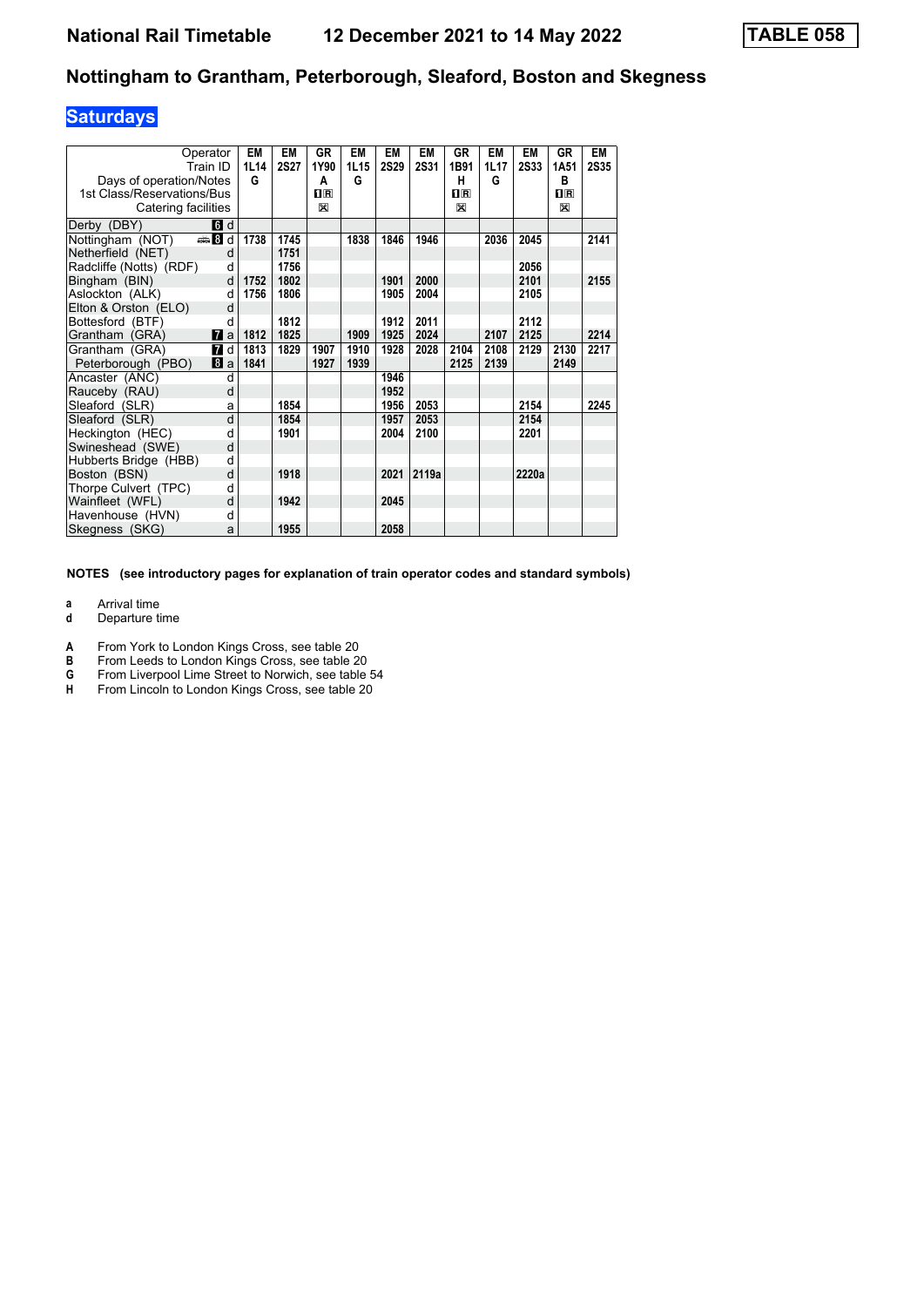## **Sundays**

| Operator                         | GR          | EM          | EM          | <b>EM</b>   | EM   | GR          | <b>GR</b>      | <b>EM</b>   | <b>EM</b>   | <b>GR</b> | GR                                              | <b>GR</b> | EM   | <b>EM</b>   | <b>GR</b>   | GR      | EM   | EM          |
|----------------------------------|-------------|-------------|-------------|-------------|------|-------------|----------------|-------------|-------------|-----------|-------------------------------------------------|-----------|------|-------------|-------------|---------|------|-------------|
| Train ID                         | 1A15        | <b>2S01</b> | <b>2S07</b> | <b>2S11</b> | 1L06 | 1A19        | 1Y19           | <b>2S03</b> | <b>2S05</b> | 1A22      | 1B81                                            | 1A26      | 1L07 | <b>2S15</b> | 1B83        | 1A29    | 1L08 | <b>2S17</b> |
| Days of operation/Notes          | A           |             |             |             | в    | A           | C              |             |             | D         | Е                                               | F         | G    |             | Е           | D       | G    |             |
| 1st Class/Reservations/Bus       | $\prod R$   |             |             |             |      | $n_{\rm R}$ | $\mathbf{H}$ R |             |             | $\Pi$ R   | $\overline{\mathbf{H}}$ $\overline{\mathbf{R}}$ | nR        |      |             | $n_{\rm R}$ | $\Pi$ R |      |             |
| Catering facilities              | $\boxtimes$ |             |             |             |      | X           | $\boxtimes$    |             |             | X         | 図                                               | X         |      |             | ⊠           | X       |      |             |
| 6 d<br>Derby (DBY)               |             |             |             |             |      |             |                |             |             |           |                                                 |           |      |             |             |         |      |             |
| den Bold<br>Nottingham (NOT)     |             | 0830        |             | 0850        | 0920 |             |                | 0950        | 1040        |           |                                                 |           | 1142 | 1150        |             |         | 1244 | 1250        |
| Netherfield (NET)<br>d           |             |             |             |             |      |             |                |             |             |           |                                                 |           |      |             |             |         |      |             |
| Radcliffe (Notts) (RDF)<br>d     |             | 0840        |             |             |      |             |                | 1000        |             |           |                                                 |           |      |             |             |         |      | 1300        |
| Bingham (BIN)<br>d               |             | 0846        |             | 0904        |      |             |                | 1006        | 1054        |           |                                                 |           |      | 1204        |             |         |      | 1306        |
| Aslockton (ALK)<br>d             |             | 0850        |             | 0908        |      |             |                |             |             |           |                                                 |           |      | 1208        |             |         |      | 1310        |
| Elton & Orston (ELO)<br>d        |             |             |             |             |      |             |                |             |             |           |                                                 |           |      |             |             |         |      |             |
| Bottesford (BTF)<br>d            |             | 0859        |             |             |      |             |                |             |             |           |                                                 |           |      | 1217        |             |         |      |             |
| $\mathbf{z}$ a<br>Grantham (GRA) |             | 0918        |             | 0923        | 0950 |             |                | 1027        | 1116        |           |                                                 |           | 1213 | 1228        |             |         | 1314 | 1327        |
| <b>7</b> d<br>Grantham (GRA)     | 0920        |             |             | 0927        | 0952 | 1015        | 1021           | 1030        |             | 1118      | 1133                                            | 1215      | 1218 | 1231        | 1301        | 1313    | 1316 | 1330        |
| 8a<br>Peterborough (PBO)         | 0940        |             |             |             | 1017 | 1035        | 1040           |             |             | 1137      | 1154                                            | 1236      | 1246 |             | 1322        | 1333    | 1342 |             |
| Ancaster (ANC)<br>d              |             |             |             |             |      |             |                |             |             |           |                                                 |           |      |             |             |         |      |             |
| Rauceby (RAU)<br>d               |             |             |             |             |      |             |                |             |             |           |                                                 |           |      |             |             |         |      |             |
| Sleaford (SLR)<br>a              |             |             |             | 0952        |      |             |                | 1055        |             |           |                                                 |           |      | 1256        |             |         |      | 1355        |
| d<br>Sleaford (SLR)              |             |             |             | 0952        |      |             |                | 1057        |             |           |                                                 |           |      | 1257        |             |         |      | 1356        |
| Heckington (HEC)<br>d            |             |             |             | 1000        |      |             |                | 1104        |             |           |                                                 |           |      | 1304        |             |         |      | 1403        |
| Swineshead (SWE)<br>d            |             |             |             |             |      |             |                |             |             |           |                                                 |           |      |             |             |         |      |             |
| Hubberts Bridge (HBB)<br>d       |             |             |             |             |      |             |                |             |             |           |                                                 |           |      |             |             |         |      |             |
| Boston (BSN)<br>d                |             |             | 0920        | 1017        |      |             |                | 1120        |             |           |                                                 |           |      | 1321        |             |         |      | 1420        |
| Thorpe Culvert (TPC)<br>d        |             |             |             |             |      |             |                |             |             |           |                                                 |           |      |             |             |         |      |             |
| Wainfleet (WFL)<br>d             |             |             | 0945        | 1042        |      |             |                | 1145        |             |           |                                                 |           |      | 1346        |             |         |      | 1445        |
| Havenhouse (HVN)<br>d            |             |             |             |             |      |             |                |             |             |           |                                                 |           |      |             |             |         |      |             |
| Skegness (SKG)<br>a              |             |             | 0958        | 1055        |      |             |                | 1158        |             |           |                                                 |           |      | 1359        |             |         |      | 1457        |

| Operator                             | GR                 | EM   | EM          | GR                      | GR                      | EM   | EM          | GR      | EM   | EM          | EM          | EM          | GR           | EM   | <b>GR</b>   | EM          | GR             | EM          |
|--------------------------------------|--------------------|------|-------------|-------------------------|-------------------------|------|-------------|---------|------|-------------|-------------|-------------|--------------|------|-------------|-------------|----------------|-------------|
| Train ID                             | 1A31               | 1L09 | <b>2S21</b> | 1B85                    | 1A34                    | 1L10 | <b>2S23</b> | 1A37    | 1L11 | <b>2S25</b> | <b>1L12</b> | <b>2S27</b> | 1B87         | 1L13 | 1E20        | <b>2S29</b> | 1B89           | <b>2S31</b> |
| Days of operation/Notes              | A                  | G    |             | Е                       | D                       | н    |             | А       | J    |             |             |             | Е            | J    | Κ           |             | Е              |             |
| 1st Class/Reservations/Bus           | $\Pi$ <sub>R</sub> |      |             | $\overline{\mathbf{H}}$ | $\overline{\mathbf{B}}$ |      |             | $\Pi$ R |      |             |             |             | $1\text{R}$  |      | $n_{\rm R}$ |             | $\mathbf{I}$ R |             |
| Catering facilities                  | X                  |      |             | X                       | $\boxtimes$             |      |             | X       |      |             |             |             | $\mathbb{R}$ |      | X           |             | X              |             |
| Derby (DBY)<br><b>6</b> d            |                    |      |             |                         |                         |      |             |         |      |             |             |             |              |      |             |             |                |             |
| $\triangleq 8$ d<br>Nottingham (NOT) |                    | 1344 | 1350        |                         |                         | 1444 | 1450        |         | 1540 | 1550        | 1643        | 1650        |              | 1742 |             | 1747        |                | 1830        |
| Netherfield (NET)                    | d                  |      |             |                         |                         |      |             |         |      |             |             | 1656        |              |      |             | 1753        |                |             |
| Radcliffe (Notts) (RDF)              | d                  |      |             |                         |                         |      | 1500        |         |      |             |             |             |              |      |             | 1758        |                |             |
| Bingham (BIN)                        | d                  |      | 1404        |                         |                         |      | 1506        |         |      | 1604        |             | 1705        |              |      |             | 1804        |                | 1844        |
| Aslockton (ALK)                      |                    |      | 1408        |                         |                         |      | 1510        |         |      | 1608        |             | 1709        |              |      |             | 1808        |                |             |
| Elton & Orston (ELO)                 | d                  |      |             |                         |                         |      |             |         |      |             |             |             |              |      |             |             |                |             |
| Bottesford (BTF)                     | d                  |      | 1417        |                         |                         |      |             |         |      | 1615        |             | 1716        |              |      |             | 1817        |                | 1854        |
| $\mathbf{z}$ a<br>Grantham (GRA)     |                    | 1414 | 1428        |                         |                         | 1514 | 1527        |         | 1611 | 1628        | 1714        | 1729        |              | 1810 |             | 1828        |                | 1905        |
| 7d<br>Grantham (GRA)                 | 1413               | 1421 | 1432        | 1458                    | 1512                    | 1519 | 1530        | 1613    | 1615 | 1631        | 1716        | 1732        | 1736         | 1817 | 1831        | 1832        | 1838           | 1909        |
| 8 a<br>Peterborough (PBO)            | 1433               | 1451 |             | 1519                    | 1532                    | 1550 |             | 1633    | 1644 |             | 1751        |             | 1801         | 1846 | 1851        |             | 1858           |             |
| Ancaster (ANC)                       | d                  |      |             |                         |                         |      |             |         |      |             |             |             |              |      |             |             |                |             |
| Rauceby (RAU)                        | d                  |      |             |                         |                         |      |             |         |      |             |             |             |              |      |             |             |                |             |
| Sleaford (SLR)                       | a                  |      | 1457        |                         |                         |      | 1555        |         |      | 1656        |             | 1757        |              |      |             | 1857        |                | 1934        |
| Sleaford (SLR)                       | d                  |      | 1457        |                         |                         |      | 1556        |         |      | 1657        |             | 1758        |              |      |             | 1857        |                | 1934        |
| Heckington (HEC)                     | d                  |      | 1504        |                         |                         |      | 1603        |         |      | 1704        |             | 1805        |              |      |             | 1904        |                | 1941        |
| Swineshead (SWE)                     | d                  |      |             |                         |                         |      |             |         |      |             |             |             |              |      |             |             |                |             |
| Hubberts Bridge (HBB)                | d                  |      |             |                         |                         |      |             |         |      |             |             |             |              |      |             |             |                |             |
| Boston (BSN)                         | d                  |      | 1524c       |                         |                         |      | 1620        |         |      | 1721        |             | 1822        |              |      |             | 1922        |                | 1959        |
| Thorpe Culvert (TPC)                 | d                  |      |             |                         |                         |      |             |         |      |             |             |             |              |      |             |             |                |             |
| Wainfleet (WFL)                      | d                  |      | 1548        |                         |                         |      | 1645        |         |      | 1746        |             | 1847        |              |      |             | 1946        |                | 2023        |
| Havenhouse (HVN)                     | d                  |      |             |                         |                         |      |             |         |      |             |             |             |              |      |             |             |                |             |
| Skegness (SKG)                       | a                  |      | 1602        |                         |                         |      | 1658        |         |      | 1759        |             | 1900        |              |      |             | 2000        |                | 2037        |

**NOTES (see introductory pages for explanation of train operator codes and standard symbols)**

- **a** Arrival time<br>**d** Departure t
- **d** Departure time
- **c** Arrives 4 minutes earlier
- **A** From Leeds to London Kings Cross, see table 20<br>**B** To Norwich, see table 54
- 
- **B** To Norwich, see table 54<br>**C** From Newcastle to Londo From Newcastle to London Kings Cross, see table 20
- 
- **D** From Harrogate to London Kings Cross, see table 20<br>**E** From Lincoln to London Kings Cross, see table 20 **E** From Lincoln to London Kings Cross, see table 20<br>**F** From Bradford Forster Square to London Kings Cro
- **F** From Bradford Forster Square to London Kings Cross, see table 20<br>**G** From Sheffield to Norwich, see table 54
- 
- **6** From Sheffield to Norwich, see table 54<br>**H** From Manchester Piccadilly to Norwich, **+** From Manchester Piccadilly to Norwich, see table 54<br>**+** From Liverpool Lime Street to Norwich, see table 54
- **-** From Liverpool Lime Street to Norwich, see table 54<br>**K** From Edinburgh to London Kings Cross, see table 2
- From Edinburgh to London Kings Cross, see table 20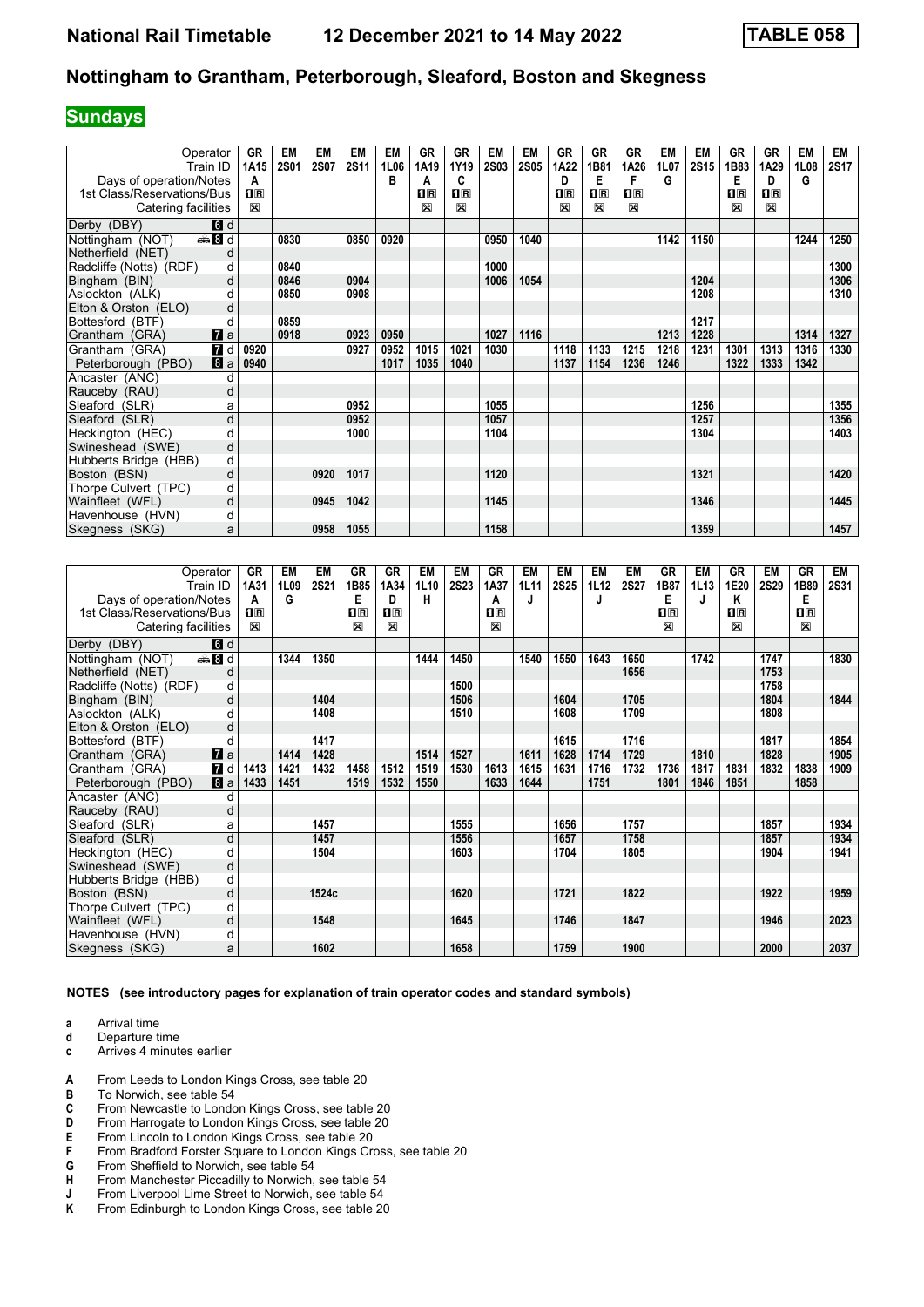# **Sundays**

| Operator                         |   | <b>EM</b> | EM          | GR      | <b>EM</b> | EM          | GR               | GR      | <b>GR</b> |
|----------------------------------|---|-----------|-------------|---------|-----------|-------------|------------------|---------|-----------|
| Train ID                         |   | 1L14      | <b>2S33</b> | 1E25    | 1L16      | <b>2S35</b> | 1A <sub>52</sub> | 1E27    | 1E28      |
| Days of operation/Notes          |   | J         |             | Κ       | J         |             | A                | Κ       | Κ         |
| 1st Class/Reservations/Bus       |   |           |             | $\Pi$ R |           |             | $\Pi$ R          | $\Pi$ R | 1F        |
| Catering facilities              |   |           |             | X       |           |             | X                | X       | X         |
|                                  |   |           |             |         |           |             |                  |         |           |
| 6 d<br>Derby (DBY)               |   |           |             |         |           |             |                  |         |           |
| Nottingham (NOT)<br>den Bid      |   | 1847      | 1945        |         | 2039      | 2055        |                  |         |           |
| Netherfield (NET)                | d |           |             |         |           |             |                  |         |           |
| Radcliffe (Notts) (RDF)          | d |           | 1954        |         |           |             |                  |         |           |
| Bingham (BIN)                    | d |           | 2000        |         |           | 2109        |                  |         |           |
| Aslockton (ALK)                  | d |           | 2004        |         |           | 2113        |                  |         |           |
| Elton & Orston (ELO)             | d |           |             |         |           |             |                  |         |           |
| Bottesford (BTF)                 | d |           | 2013        |         |           | 2122        |                  |         |           |
| $\mathbf{z}$ a<br>Grantham (GRA) |   | 1918      | 2024        |         | 2109      | 2135        |                  |         |           |
| Grantham (GRA)<br><b>7</b> d     |   | 1921      | 2028        | 2049    | 2113      |             | 2154             | 2202    | 2234      |
| Peterborough (PBO)<br>8a         |   | 1954      |             | 2108    | 2142      |             | 2213             | 2222    | 2254      |
| Ancaster (ANC)                   | d |           |             |         |           |             |                  |         |           |
| Rauceby (RAU)                    | d |           |             |         |           |             |                  |         |           |
| Sleaford (SLR)                   | a |           | 2053        |         |           |             |                  |         |           |
| Sleaford (SLR)                   | d |           | 2053        |         |           |             |                  |         |           |
| Heckington (HEC)                 | d |           | 2100        |         |           |             |                  |         |           |
| Swineshead (SWE)                 | d |           |             |         |           |             |                  |         |           |
| Hubberts Bridge (HBB)            | d |           |             |         |           |             |                  |         |           |
| Boston (BSN)                     | d |           | 2118a       |         |           |             |                  |         |           |
| Thorpe Culvert (TPC)             | d |           |             |         |           |             |                  |         |           |
| Wainfleet (WFL)                  | d |           |             |         |           |             |                  |         |           |
| Havenhouse (HVN)                 | d |           |             |         |           |             |                  |         |           |
| Skegness (SKG)                   | a |           |             |         |           |             |                  |         |           |

**NOTES (see introductory pages for explanation of train operator codes and standard symbols)**

**a** Arrival time<br>**d** Departure t

- **d** Departure time
- **A** From Leeds to London Kings Cross, see table 20
- **J** From Liverpool Lime Street to Norwich, see table 54<br>**K** From Edinburgh to London Kings Cross, see table 20
- From Edinburgh to London Kings Cross, see table 20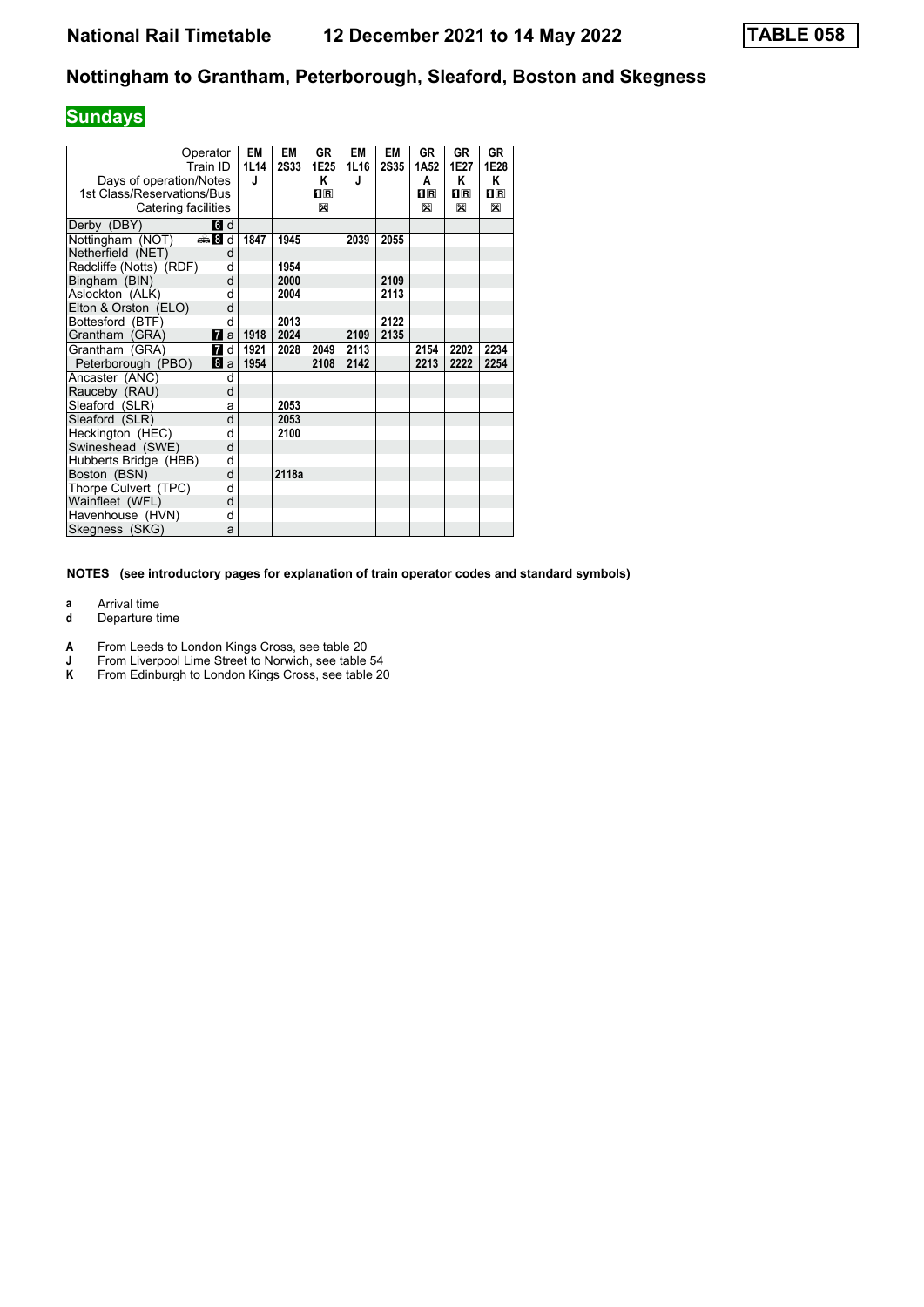## **Mondays to Fridays**

| Operator                             | EM          | EM          | EM          | <b>GR</b>                   | <b>GR</b>                                                      | <b>EM</b> | <b>GR</b>                    | <b>GR</b>                    | EM          | EM   | <b>GR</b>                    | <b>EM</b>   | EM   | <b>GR</b>        | <b>EM</b>   | <b>EM</b> | GR                         | EM          |
|--------------------------------------|-------------|-------------|-------------|-----------------------------|----------------------------------------------------------------|-----------|------------------------------|------------------------------|-------------|------|------------------------------|-------------|------|------------------|-------------|-----------|----------------------------|-------------|
| Train ID                             | <b>2S98</b> | <b>2S00</b> | <b>2S02</b> | 1D01                        | 1S04                                                           | 1R60      | 1D02                         | 1N80                         | <b>2S04</b> | 1R62 | 1B80                         | <b>2S06</b> | 1R64 | <b>1N81</b>      | <b>2S08</b> | 1R66      | 1B82                       | <b>2S10</b> |
| Days of operation/Notes              |             |             |             | А                           | в                                                              | C         | Α                            | D                            |             | c    | Е                            |             |      | D                |             | c         | E                          |             |
| 1st Class/Reservations/Bus           |             |             |             | $n_{\rm R}$<br>$\mathbb{X}$ | $\overline{\mathbf{H}}$ $\overline{\mathbf{R}}$<br>$\boxtimes$ |           | $\overline{\mathbf{H}}$<br>X | $\overline{\mathbf{R}}$<br>X |             |      | $\overline{\mathbf{R}}$<br>X |             |      | $n_{\rm R}$<br>X |             |           | $n_{\rm R}$<br>$\boxtimes$ |             |
| Catering facilities                  |             |             |             |                             |                                                                |           |                              |                              |             |      |                              |             |      |                  |             |           |                            |             |
| Skegness (SKG)                       | d           |             |             |                             |                                                                |           |                              |                              | 0706        |      |                              | 0818        |      |                  | 0920        |           |                            | 1015        |
| Havenhouse (HVN)                     | d           |             |             |                             |                                                                |           |                              |                              | 0712        |      |                              |             |      |                  |             |           |                            |             |
| Wainfleet (WFL)                      | d           |             |             |                             |                                                                |           |                              |                              | 0716        |      |                              | 0826        |      |                  | 0928        |           |                            | 1023        |
| Thorpe Culvert (TPC)                 | d           |             |             |                             |                                                                |           |                              |                              | 0720        |      |                              |             |      |                  |             |           |                            |             |
| Boston (BSN)                         | d           |             | 0613        |                             |                                                                |           |                              |                              | 0743        |      |                              | 0851        |      |                  | 0953        |           |                            | 1048        |
| Hubberts Bridge (HBB)                | d           |             |             |                             |                                                                |           |                              |                              | 0750        |      |                              |             |      |                  |             |           |                            |             |
| Swineshead (SWE)                     | d           |             |             |                             |                                                                |           |                              |                              | 0755        |      |                              |             |      |                  |             |           |                            |             |
| Heckington (HEC)                     | d           |             | 0627        |                             |                                                                |           |                              |                              | 0802        |      |                              | 0906        |      |                  | 1008        |           |                            | 1102        |
| Sleaford (SLR)                       | a           |             | 0634        |                             |                                                                |           |                              |                              | 0810        |      |                              | 0913        |      |                  | 1015        |           |                            | 1112        |
| Sleaford (SLR)                       | d           |             | 0635        |                             |                                                                |           |                              |                              | 0810        |      |                              | 0914        |      |                  | 1016        |           |                            | 1112        |
| Rauceby (RAU)                        | d           |             | 0639        |                             |                                                                |           |                              |                              | 0815        |      |                              |             |      |                  |             |           |                            |             |
| Ancaster (ANC)                       | d           |             | 0645        |                             |                                                                |           |                              |                              | 0821        |      |                              |             |      |                  |             |           |                            | 1121        |
| 8d<br>Peterborough (PBO)             |             |             |             | 0648                        | 0708                                                           | 0724      | 0726                         | 0759                         |             | 0825 | 0854                         |             | 0927 | 0959             |             | 1027      | 1101                       |             |
| <b>7</b> a<br>Grantham (GRA)         |             |             | 0704        | 0705                        | 0726                                                           | 0753      | 0744                         | 0817                         | 0840        | 0851 | 0914                         | 0939        | 0955 | 1017             | 1041        | 1058      | 1120                       | 1138        |
| <b>7</b> d<br>Grantham (GRA)         | 0545        | 0647        | 0711        |                             |                                                                | 0754      |                              |                              | 0843        | 0859 |                              | 0943        | 0959 |                  | 1044        | 1100      |                            | 1142        |
| Bottesford (BTF)                     | 0556<br>d   | 0700        | 0722        |                             |                                                                | 0808      |                              |                              | 0854        |      |                              | 0954        |      |                  |             |           |                            | 1153        |
| Elton & Orston (ELO)                 | d           | 0704        |             |                             |                                                                |           |                              |                              |             |      |                              |             |      |                  |             |           |                            |             |
| Aslockton (ALK)                      | d<br>0603   | 0708        | 0728        |                             |                                                                | 0814      |                              |                              | 0901        |      |                              |             |      |                  | 1100        |           |                            |             |
| Bingham (BIN)                        | d<br>0607   | 0712        | 0732        |                             |                                                                | 0818      |                              |                              | 0905        |      |                              | 1002        |      |                  | 1104        |           |                            | 1201        |
| Radcliffe (Notts) (RDF)              | 0613<br>d   | 0718        | 0738        |                             |                                                                | 0825      |                              |                              | 0912        |      |                              | 1007        |      |                  |             |           |                            | 1206        |
| Netherfield (NET)                    | 0618<br>d   | 0723        | 0743        |                             |                                                                |           |                              |                              |             |      |                              |             |      |                  |             |           |                            |             |
| <del>⊯</del> ыВа<br>Nottingham (NOT) | 0627        | 0732        | 0752        |                             |                                                                | 0835      |                              |                              | 0924        | 0935 |                              | 1020        | 1031 |                  | 1121        | 1134      |                            | 1219        |
| <b>6</b> a<br>Derby (DBY)            |             |             |             |                             |                                                                |           |                              |                              |             |      |                              |             |      |                  |             |           |                            |             |

| Operator                     |                | EM   | GR      | EM   | GR          | EM          | EM          | <b>GR</b>                 | EM   | EM   | GR   | EM          | EM   | GR             | EM          | EM   | GR                        | <b>EM</b> | GR                                              |
|------------------------------|----------------|------|---------|------|-------------|-------------|-------------|---------------------------|------|------|------|-------------|------|----------------|-------------|------|---------------------------|-----------|-------------------------------------------------|
| Train ID                     |                | 1R68 | 1N83    | 1R70 | 1B84        | <b>2S14</b> | <b>1R72</b> | 1N85                      | 2S16 | 1R74 | 1B86 | <b>2S18</b> | 1R76 | 1N87           | <b>2S20</b> | 1R78 | 1B88                      | 1R80      | 1H10                                            |
| Days of operation/Notes      |                | C    | D       | C    | Е           |             | C           | D                         |      | C    | Е    |             | C    | D              |             | c    | E                         | C         | F                                               |
| 1st Class/Reservations/Bus   |                |      | $n_{R}$ |      | $n_{\rm R}$ |             |             | $\overline{\mathbf{H}}$ R |      |      | nR   |             |      | $\mathbf{I}$ R |             |      | $\overline{\mathbf{H}}$ R |           | $\overline{\mathbf{H}}$ $\overline{\mathbf{R}}$ |
| Catering facilities          |                |      | X       |      | X           |             |             | $\boxtimes$               |      |      | X    |             |      | $\mathbb{R}$   |             |      | X                         |           | $\mathbb{X}$                                    |
| Skegness (SKG)               | d              |      |         |      |             | 1215        |             |                           | 1315 |      |      | 1416        |      |                | 1514        |      |                           |           |                                                 |
| Havenhouse (HVN)             | d              |      |         |      |             |             |             |                           |      |      |      |             |      |                |             |      |                           |           |                                                 |
| Wainfleet (WFL)              | d              |      |         |      |             | 1223        |             |                           | 1323 |      |      | 1424        |      |                | 1522        |      |                           |           |                                                 |
| Thorpe Culvert (TPC)         | d              |      |         |      |             |             |             |                           |      |      |      |             |      |                |             |      |                           |           |                                                 |
| Boston (BSN)                 | d              |      |         |      |             | 1249        |             |                           | 1350 |      |      | 1450        |      |                | 1547        |      |                           |           |                                                 |
| Hubberts Bridge (HBB)        | d              |      |         |      |             |             |             |                           |      |      |      |             |      |                | 1553        |      |                           |           |                                                 |
| Swineshead (SWE)             | d              |      |         |      |             |             |             |                           |      |      |      |             |      |                | 1558        |      |                           |           |                                                 |
| Heckington (HEC)             | d              |      |         |      |             | 1303        |             |                           | 1405 |      |      | 1504        |      |                | 1605        |      |                           |           |                                                 |
| Sleaford (SLR)               | a              |      |         |      |             | 1312        |             |                           | 1413 |      |      | 1514        |      |                | 1612        |      |                           |           |                                                 |
| Sleaford (SLR)               | d              |      |         |      |             | 1312        |             |                           | 1414 |      |      | 1514        |      |                | 1613        |      |                           |           |                                                 |
| Rauceby (RAU)                | d              |      |         |      |             |             |             |                           |      |      |      |             |      |                | 1617        |      |                           |           |                                                 |
| Ancaster (ANC)               | C              |      |         |      |             |             |             |                           |      |      |      |             |      |                | 1623        |      |                           |           |                                                 |
| Peterborough (PBO)           | 8d             | 1126 | 1159    | 1226 | 1301        |             | 1326        | 1400                      |      | 1426 | 1459 |             | 1524 | 1558           |             | 1627 | 1701                      | 1724      | 1810                                            |
| Grantham (GRA)               | $\mathbf{z}$ a | 1156 | 1217    | 1257 | 1320        | 1338        | 1355        | 1419                      | 1439 | 1455 | 1518 | 1539        | 1553 | 1616           | 1640        | 1657 | 1720                      | 1756      | 1829                                            |
| Grantham (GRA)               | $\blacksquare$ | 1159 |         | 1300 |             | 1341        | 1359        |                           | 1442 | 1459 |      | 1543        | 1601 |                | 1644        | 1659 |                           | 1759      |                                                 |
| Bottesford (BTF)             | d              |      |         |      |             | 1353        |             |                           |      |      |      | 1554        |      |                |             |      |                           |           |                                                 |
| Elton & Orston (ELO)         | d              |      |         |      |             |             |             |                           |      |      |      |             |      |                |             |      |                           |           |                                                 |
| Aslockton (ALK)              | d              |      |         |      |             |             |             |                           | 1457 |      |      | 1601        |      |                |             |      |                           |           |                                                 |
| Bingham (BIN)                | d              |      |         |      |             | 1401        |             |                           | 1502 |      |      | 1605        |      |                | 1701        |      |                           |           |                                                 |
| Radcliffe (Notts) (RDF)      | d              |      |         |      |             |             |             |                           | 1507 |      |      |             |      |                |             |      |                           |           |                                                 |
| Netherfield (NET)            | d              |      |         |      |             |             |             |                           |      |      |      |             |      |                |             |      |                           |           |                                                 |
| Nottingham (NOT)<br>anna 8la |                | 1231 |         | 1334 |             | 1418        | 1431        |                           | 1521 | 1534 |      | 1622        | 1630 |                | 1719        | 1730 |                           | 1831      |                                                 |
| Derby (DBY)                  | 6a             |      |         |      |             |             |             |                           |      |      |      |             |      |                |             |      |                           |           |                                                 |

**NOTES (see introductory pages for explanation of train operator codes and standard symbols)**

**a** Arrival time<br>**d** Departure t

- **d** Departure time
- **A** From London Kings Cross to Leeds, see table 20<br>**B** From London Kings Cross to Edinburgh, see table
- **B** From London Kings Cross to Edinburgh, see table 20 **C** From Norwich to Liverpool Lime Street, see table 54
- **C** From Norwich to Liverpool Lime Street, see table 54<br> **D** From London Kings Cross to York, see table 20
- 
- **D** From London Kings Cross to York, see table 20<br>**E** From London Kings Cross to Lincoln, see table<br>**F** From London Kings Cross to Hull, see table 20 From London Kings Cross to Lincoln, see table 20
- From London Kings Cross to Hull, see table 20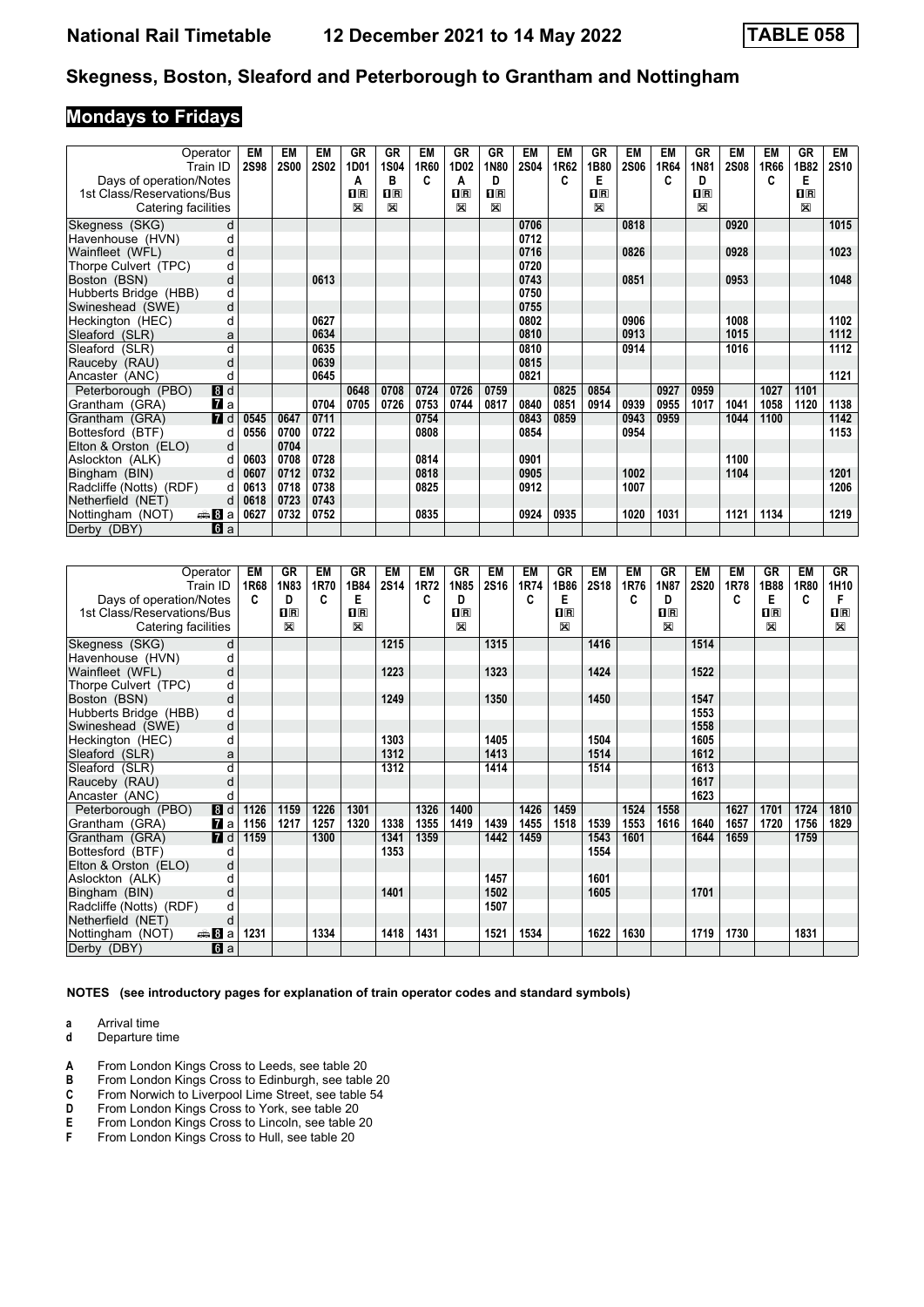## **Mondays to Fridays**

| Operator<br>Train ID                 | <b>EM</b><br><b>2S24</b> | EM<br>1M82 | GR<br>1D25 | <b>GR</b><br>1N29 | <b>EM</b><br><b>2S26</b> | EM<br>1R84 | GR<br>1B90 | EM<br><b>2S28</b> | <b>EM</b><br><b>2S30</b> | GR<br>1D32  | EM<br>1R88 | <b>EM</b><br><b>2S32</b> | GR<br>1D33  | GR<br>1N35   |
|--------------------------------------|--------------------------|------------|------------|-------------------|--------------------------|------------|------------|-------------------|--------------------------|-------------|------------|--------------------------|-------------|--------------|
| Days of operation/Notes              |                          | G          | A          | н                 |                          | J          | Е          |                   |                          | A           | Κ          |                          | A           | н.           |
| 1st Class/Reservations/Bus           |                          |            | $\Pi$ R    | $\Pi$ R           |                          |            | $\Pi$ R    |                   |                          | $n_{\rm R}$ |            |                          | $n_{\rm R}$ | $n_{\rm{R}}$ |
| Catering facilities                  |                          |            | X          | $\mathbb{X}$      |                          |            | X          |                   |                          | X           |            |                          | $\boxtimes$ | $\boxtimes$  |
| Skegness (SKG)                       | 1724<br>d                |            |            |                   | 1815                     |            |            | 1920              | 2016                     |             |            | 2120                     |             |              |
| Havenhouse (HVN)                     | d                        |            |            |                   |                          |            |            |                   |                          |             |            |                          |             |              |
| Wainfleet (WFL)                      | 1732<br>d                |            |            |                   | 1823                     |            |            | 1928              | 2024                     |             |            | 2128                     |             |              |
| Thorpe Culvert (TPC)                 | d                        |            |            |                   |                          |            |            |                   |                          |             |            |                          |             |              |
| Boston (BSN)                         | d<br>1758                |            |            |                   | 1854c                    |            |            | 1953              | 2049                     |             |            | 2153                     |             |              |
| Hubberts Bridge (HBB)                | d                        |            |            |                   | 1901                     |            |            |                   |                          |             |            |                          |             |              |
| Swineshead (SWE)                     | d                        |            |            |                   |                          |            |            |                   |                          |             |            |                          |             |              |
| Heckington (HEC)                     | 1813<br>d                |            |            |                   | 1911                     |            |            | 2008              | 2104                     |             |            | 2208                     |             |              |
| Sleaford (SLR)                       | 1820<br>a                |            |            |                   | 1918                     |            |            | 2015              | 2114                     |             |            | 2215                     |             |              |
| Sleaford (SLR)                       | d<br>1821                |            |            |                   | 1919                     |            |            | 2016              | 2115                     |             |            | 2216                     |             |              |
| Rauceby (RAU)                        | d                        |            |            |                   |                          |            |            |                   |                          |             |            |                          |             |              |
| Ancaster (ANC)                       | d                        |            |            |                   |                          |            |            |                   |                          |             |            |                          |             |              |
| 8d<br>Peterborough (PBO)             |                          | 1829       | 1838       | 1910              |                          | 1931       | 2000       |                   |                          | 2126        | 2148       |                          | 2228        | 2249         |
| <b>7</b> a<br>Grantham (GRA)         | 1846                     | 1855       | 1904       | 1927              | 1946                     | 1959       | 2019       | 2043              | 2140                     | 2144        | 2217       |                          | 2247        | 2308         |
| $\blacksquare$<br>Grantham (GRA)     | 1849                     | 1856       |            |                   | 1949                     | 2005       |            | 2046              | 2144                     |             | 2218       |                          |             |              |
| Bottesford (BTF)                     | d                        |            |            |                   | 2001                     |            |            |                   | 2155                     |             |            |                          |             |              |
| Elton & Orston (ELO)                 | d                        |            |            |                   |                          |            |            |                   |                          |             |            |                          |             |              |
| Aslockton (ALK)                      | d                        |            |            |                   | 2007                     |            |            |                   | 2201                     |             |            |                          |             |              |
| Bingham (BIN)                        | 1906<br>d                | 1915       |            |                   | 2011                     |            |            | 2103              | 2205                     |             |            | 2249                     |             |              |
| Radcliffe (Notts) (RDF)              | d                        |            |            |                   | 2017                     |            |            | 2109              |                          |             |            |                          |             |              |
| Netherfield (NET)                    | d                        |            |            |                   | 2022                     |            |            |                   |                          |             |            |                          |             |              |
| <del>⊯</del> ыВа<br>Nottingham (NOT) | 1921                     | 1931       |            |                   | 2029                     | 2034       |            | 2122              | 2222                     |             | 2253       | 2306                     |             |              |
| Derby (DBY)<br><b>6</b> a            |                          |            |            |                   |                          |            |            |                   |                          |             |            |                          |             |              |

**NOTES (see introductory pages for explanation of train operator codes and standard symbols)**

**a** Arrival time<br>**d** Departure t

**d** Departure time

**c** Arrives 6 minutes earlier

**A** From London Kings Cross to Leeds, see table 20<br>**E** From London Kings Cross to Lincoln, see table 20

**E** From London Kings Cross to Lincoln, see table 20<br>**G** From Norwich to Manchester Piccadilly, see table 9

**\*** From Norwich to Manchester Piccadilly see table 54

- **+** From London Kings Cross to Newcastle, see table 20<br> **+** From Norwich to Sheffield, see table 54<br> **K** From Norwich, see table 54
- From Norwich to Sheffield, see table 54
- From Norwich, see table 54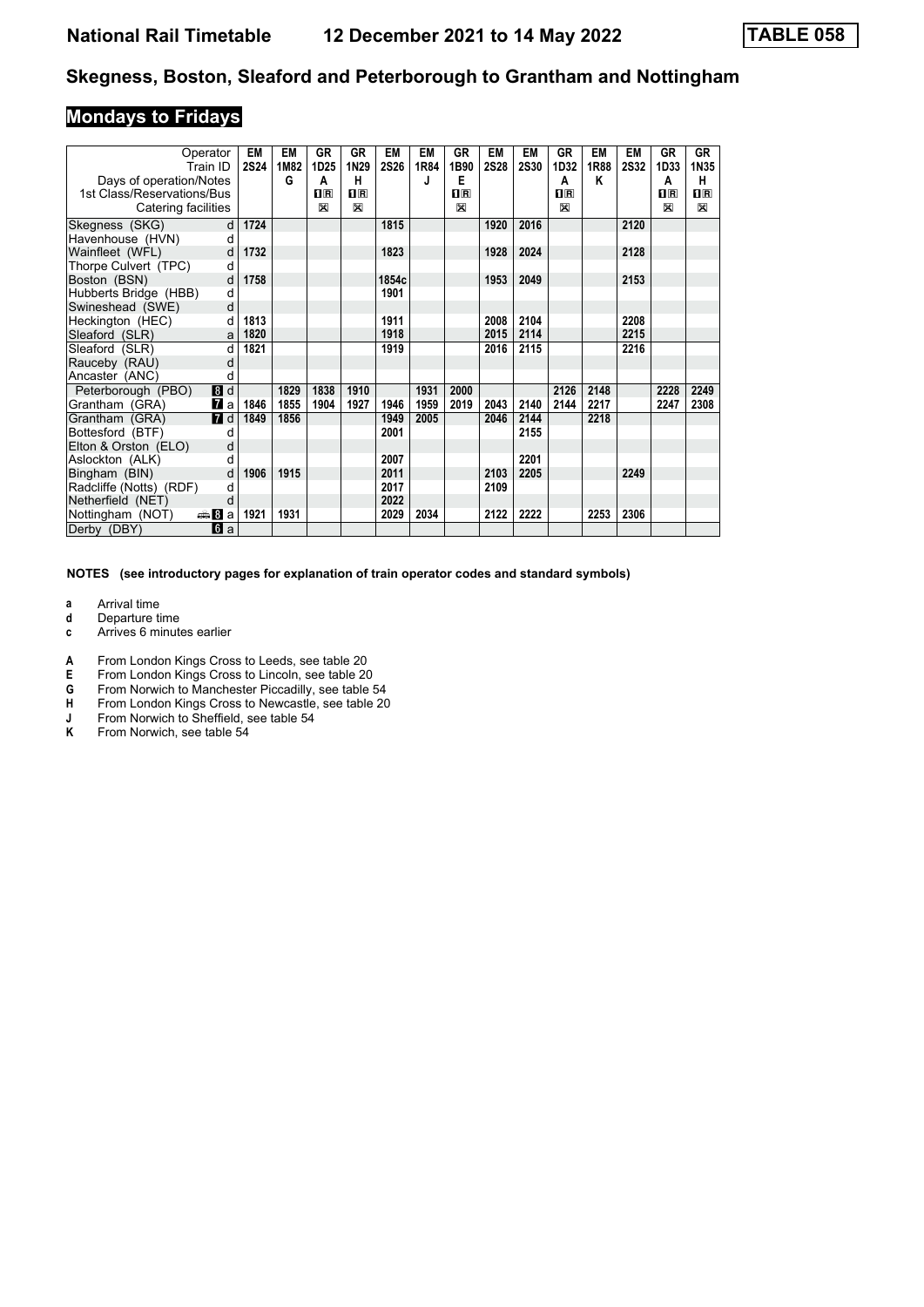## **Saturdays**

| Operator                            | EM          | GR      | EM          | GR                      | GR             | EM   | <b>GR</b>   | EM          | EM   | GR                        | EM          | <b>EM</b> | <b>GR</b>                 | <b>EM</b>   | EM   | GR                        | EM   | EM   |
|-------------------------------------|-------------|---------|-------------|-------------------------|----------------|------|-------------|-------------|------|---------------------------|-------------|-----------|---------------------------|-------------|------|---------------------------|------|------|
| Train ID                            | <b>2S98</b> | 1D01    | <b>2S02</b> | <b>1S04</b>             | 1D02           | 1R60 | 1N80        | <b>2S04</b> | 1R62 | 1B80                      | <b>2S06</b> | 1R64      | 1N81                      | <b>2S08</b> | 1R66 | 1B82                      | 2S10 | 1R68 |
| Days of operation/Notes             |             | A       |             | в                       | A              | C    | D           |             | C    | Е                         |             | C         | D                         |             | C    | Е                         |      | C    |
| 1st Class/Reservations/Bus          |             | $\Pi$ R |             | $\overline{\mathbf{H}}$ | $\mathbf{H}$ R |      | $n_{\rm R}$ |             |      | $\overline{\mathbf{H}}$ R |             |           | $\overline{\mathbf{H}}$ R |             |      | $\overline{\mathbf{H}}$ R |      |      |
| Catering facilities                 |             | X       |             | $\mathbb{X}$            | $\boxtimes$    |      | X           |             |      | X                         |             |           | X                         |             |      | X                         |      |      |
| Skegness (SKG)<br>d                 |             |         |             |                         |                |      |             | 0709        |      |                           | 0815        |           |                           | 0917        |      |                           | 1015 |      |
| Havenhouse (HVN)<br>C               |             |         |             |                         |                |      |             | 0715        |      |                           |             |           |                           |             |      |                           |      |      |
| Wainfleet (WFL)<br>d                |             |         |             |                         |                |      |             | 0719        |      |                           | 0823        |           |                           | 0925        |      |                           | 1023 |      |
| Thorpe Culvert (TPC)<br>d           |             |         |             |                         |                |      |             | 0723        |      |                           |             |           |                           |             |      |                           |      |      |
| Boston (BSN)<br>d                   |             |         | 0615        |                         |                |      |             | 0746        |      |                           | 0848        |           |                           | 0950        |      |                           | 1048 |      |
| Hubberts Bridge (HBB)<br>d          |             |         |             |                         |                |      |             | 0752        |      |                           |             |           |                           |             |      |                           |      |      |
| Swineshead (SWE)<br>d               |             |         |             |                         |                |      |             | 0757        |      |                           |             |           |                           |             |      |                           |      |      |
| Heckington (HEC)<br>C               |             |         | 0629        |                         |                |      |             | 0804        |      |                           | 0902        |           |                           | 1007        |      |                           | 1102 |      |
| Sleaford (SLR)<br>a                 |             |         | 0636        |                         |                |      |             | 0811        |      |                           | 0912        |           |                           | 1015        |      |                           | 1112 |      |
| $\mathbf{c}$<br>Sleaford (SLR)      |             |         | 0637        |                         |                |      |             | 0812        |      |                           | 0912        |           |                           | 1015        |      |                           | 1112 |      |
| Rauceby (RAU)<br>d                  |             |         | 0641        |                         |                |      |             | 0816        |      |                           |             |           |                           |             |      |                           |      |      |
| Ancaster (ANC)<br>C                 |             |         | 0648        |                         |                |      |             | 0822        |      |                           |             |           |                           |             |      |                           | 1121 |      |
| 8d<br>Peterborough (PBO)            |             | 0648    |             | 0710                    | 0723           | 0727 | 0759        |             | 0830 | 0855                      |             | 0928      | 1001                      |             | 1022 | 1059                      |      | 1124 |
| <b>7</b> a<br>Grantham (GRA)        |             | 0705    | 0707        | 0727                    | 0741           | 0755 | 0817        | 0841        | 0858 | 0914                      | 0939        | 0956      | 1020                      | 1040        | 1054 | 1118                      | 1138 | 1155 |
| 7d<br>Grantham (GRA)                | 0542        |         | 0711        |                         |                | 0800 |             | 0844        | 0900 |                           | 0943        | 0957      |                           | 1044        | 1055 |                           | 1142 | 1156 |
| Bottesford (BTF)<br>d               | 0554        |         |             |                         |                | 0811 |             |             |      |                           | 0954        |           |                           |             |      |                           | 1153 |      |
| Elton & Orston (ELO)<br>d           | 0558        |         |             |                         |                |      |             |             |      |                           |             |           |                           |             |      |                           |      |      |
| Aslockton (ALK)<br>d                | 0602        |         | 0726        |                         |                | 0817 |             | 0900        |      |                           |             |           |                           | 1059        |      |                           |      |      |
| Bingham (BIN)<br>d                  | 0606        |         | 0730        |                         |                | 0822 |             | 0904        |      |                           | 1002        |           |                           | 1103        |      |                           | 1201 |      |
| Radcliffe (Notts) (RDF)<br>d        | 0612        |         | 0736        |                         |                | 0827 |             |             |      |                           | 1007        |           |                           |             |      |                           | 1206 |      |
| Netherfield (NET)<br>d              | 0616        |         | 0741        |                         |                | 0832 |             |             |      |                           |             |           |                           |             |      |                           |      |      |
| <del>⊯</del> ⊟а<br>Nottingham (NOT) | 0626        |         | 0752        |                         |                | 0839 |             | 0921        | 0935 |                           | 1020        | 1035      |                           | 1120        | 1134 |                           | 1219 | 1234 |
| 6 a<br>Derby (DBY)                  |             |         |             |                         |                |      |             |             |      |                           |             |           |                           |             |      |                           |      |      |

| Operator                           |   | GR          | EM   | GR          | EM   | EM   | GR      | EM    | EM   | GR                                              | EM          | EM   | GR                                              | EM          | EM   | <b>GR</b>   | EM   | GR           | EM          |
|------------------------------------|---|-------------|------|-------------|------|------|---------|-------|------|-------------------------------------------------|-------------|------|-------------------------------------------------|-------------|------|-------------|------|--------------|-------------|
| Train ID                           |   | 1N83        | 1R70 | 1B84        | 2S14 | 1R72 | 1N85    | 2S16  | 1R74 | 1B86                                            | <b>2S18</b> | 1R76 | 1N87                                            | <b>2S20</b> | 1R78 | 1B88        | 1R80 | 1H10         | <b>2S24</b> |
| Days of operation/Notes            |   | D           | c    | E           |      | C    | D       |       | C    | Е                                               |             | C    | D                                               |             | C    | Е           | c    | F            |             |
| 1st Class/Reservations/Bus         |   | $\prod R$   |      | $\Pi$ R     |      |      | $n_{R}$ |       |      | $\overline{\mathbf{H}}$ $\overline{\mathbf{R}}$ |             |      | $\overline{\mathbf{H}}$ $\overline{\mathbf{R}}$ |             |      | $n_{\rm R}$ |      | $\mathbf{H}$ |             |
| Catering facilities                |   | $\boxtimes$ |      | $\boxtimes$ |      |      | X       |       |      | $\mathbb{X}$                                    |             |      | $\boxtimes$                                     |             |      | X           |      | $\boxtimes$  |             |
| Skegness (SKG)                     | d |             |      |             | 1215 |      |         | 1315  |      |                                                 | 1416        |      |                                                 | 1514        |      |             |      |              | 1722        |
| Havenhouse (HVN)                   | d |             |      |             |      |      |         |       |      |                                                 |             |      |                                                 |             |      |             |      |              |             |
| Wainfleet (WFL)                    | d |             |      |             | 1223 |      |         | 1323  |      |                                                 | 1424        |      |                                                 | 1522        |      |             |      |              | 1730        |
| Thorpe Culvert (TPC)               | d |             |      |             |      |      |         |       |      |                                                 |             |      |                                                 |             |      |             |      |              |             |
| Boston (BSN)                       | d |             |      |             | 1248 |      |         | 1352c |      |                                                 | 1449        |      |                                                 | 1547        |      |             |      |              | 1757        |
| Hubberts Bridge (HBB)              | d |             |      |             |      |      |         |       |      |                                                 |             |      |                                                 | 1553        |      |             |      |              |             |
| Swineshead (SWE)                   | d |             |      |             |      |      |         |       |      |                                                 |             |      |                                                 | 1558        |      |             |      |              |             |
| Heckington (HEC)                   | d |             |      |             | 1302 |      |         | 1406  |      |                                                 | 1503        |      |                                                 | 1605        |      |             |      |              | 1811        |
| Sleaford (SLR)                     | a |             |      |             | 1312 |      |         | 1414  |      |                                                 | 1513        |      |                                                 | 1612        |      |             |      |              | 1820        |
| Sleaford (SLR)                     | d |             |      |             | 1312 |      |         | 1415  |      |                                                 | 1513        |      |                                                 | 1613        |      |             |      |              | 1821        |
| Rauceby (RAU)                      | d |             |      |             |      |      |         |       |      |                                                 |             |      |                                                 | 1617        |      |             |      |              |             |
| Ancaster (ANC)                     | d |             |      |             |      |      |         |       |      |                                                 |             |      |                                                 | 1623        |      |             |      |              |             |
| 8d<br>Peterborough (PBO)           |   | 1159        | 1226 | 1301        |      | 1328 | 1358    |       | 1426 | 1459                                            |             | 1525 | 1559                                            |             | 1627 | 1701        | 1725 | 1810         |             |
| 7 a<br>Grantham (GRA)              |   | 1217        | 1257 | 1320        | 1338 | 1356 | 1415    | 1440  | 1458 | 1518                                            | 1538        | 1555 | 1617                                            | 1640        | 1657 | 1720        | 1757 | 1827         | 1846        |
| $\blacksquare$ d<br>Grantham (GRA) |   |             | 1259 |             | 1341 | 1358 |         | 1443  | 1459 |                                                 | 1542        | 1557 |                                                 | 1644        | 1659 |             | 1759 |              | 1849        |
| Bottesford (BTF)                   | d |             |      |             | 1352 |      |         |       |      |                                                 | 1553        |      |                                                 |             |      |             |      |              |             |
| Elton & Orston (ELO)               | d |             |      |             |      |      |         |       |      |                                                 |             |      |                                                 |             |      |             |      |              |             |
| Aslockton (ALK)                    | d |             |      |             |      |      |         | 1458  |      |                                                 | 1559        |      |                                                 |             |      |             |      |              |             |
| Bingham (BIN)                      | d |             |      |             | 1400 |      |         | 1503  |      |                                                 | 1603        |      |                                                 | 1701        |      |             |      |              | 1906        |
| Radcliffe (Notts) (RDF)            | d |             |      |             |      |      |         | 1508  |      |                                                 |             |      |                                                 |             |      |             |      |              |             |
| Netherfield (NET)                  | d |             |      |             |      |      |         |       |      |                                                 |             |      |                                                 |             |      |             |      |              |             |
| Nottingham (NOT)<br>anna Bilan     |   |             | 1334 |             | 1419 | 1432 |         | 1522  | 1534 |                                                 | 1620        | 1638 |                                                 | 1718        | 1734 |             | 1831 |              | 1924        |
| Derby (DBY)<br>6a                  |   |             |      |             |      |      |         |       |      |                                                 |             |      |                                                 |             |      |             |      |              |             |

**NOTES (see introductory pages for explanation of train operator codes and standard symbols)**

**a** Arrival time<br>**d** Departure t

**d** Departure time

**c** Arrives 4 minutes earlier

- **A** From London Kings Cross to Leeds, see table 20<br>**B** From London Kings Cross to Edinburgh, see table
- **B** From London Kings Cross to Edinburgh, see table 20<br>**C** From Norwich to Liverpool Lime Street, see table 54
- From Norwich to Liverpool Lime Street, see table 54
- 
- **D** From London Kings Cross to York, see table 20<br>**E** From London Kings Cross to Lincoln, see table 1<br>**F** From London Kings Cross to Hull, see table 20 From London Kings Cross to Lincoln, see table 20
- From London Kings Cross to Hull, see table 20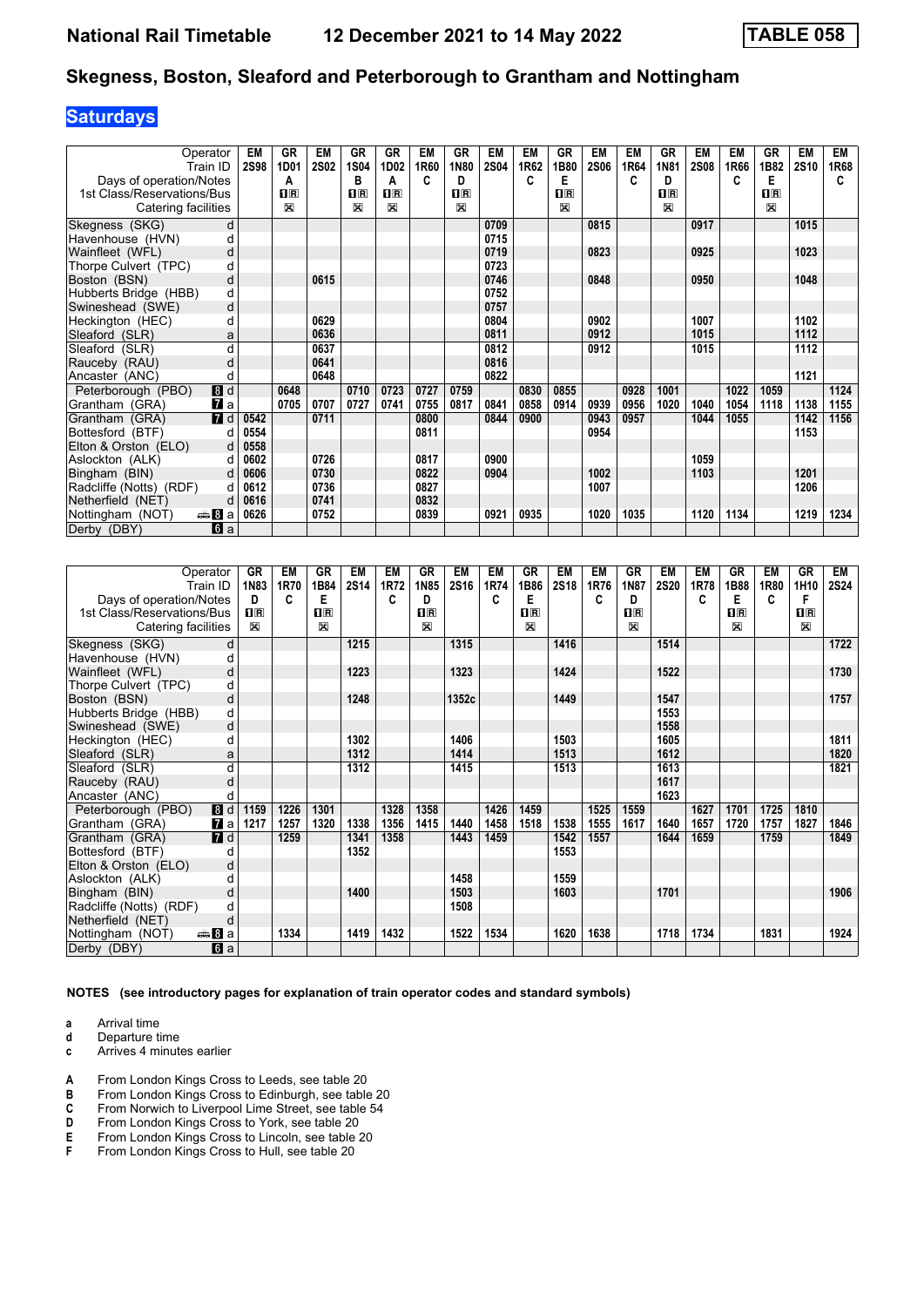## **Saturdays**

| Operator<br>Train ID<br>Days of operation/Notes |              | EM<br>1M82<br>G | <b>GR</b><br>1D27<br>A | EM<br><b>2S26</b> | EM<br>1R84<br>н | GR<br>1B90<br>Е | <b>EM</b><br><b>2S28</b> | <b>GR</b><br>1D31<br>A | <b>GR</b><br>1D32<br>A                          | EM<br><b>2S30</b> | <b>EM</b><br>1R88<br>J | <b>EM</b><br><b>2S32</b> | <b>EM</b><br><b>2S34</b> | GR<br>1D34<br>A |
|-------------------------------------------------|--------------|-----------------|------------------------|-------------------|-----------------|-----------------|--------------------------|------------------------|-------------------------------------------------|-------------------|------------------------|--------------------------|--------------------------|-----------------|
| 1st Class/Reservations/Bus                      |              |                 | $\Pi$ <sub>R</sub>     |                   |                 | $\mathbf{H}$ R  |                          | $n_{R}$                | $\overline{\mathbf{H}}$ $\overline{\mathbf{R}}$ |                   |                        |                          |                          | $1\text{R}$     |
| Catering facilities                             |              |                 | ⊠                      |                   |                 | X               |                          | X                      | X                                               |                   |                        |                          |                          | X               |
| Skegness (SKG)                                  | d            |                 |                        | 1815              |                 |                 | 1915                     |                        |                                                 | 2015              |                        | 2115                     |                          |                 |
| Havenhouse (HVN)                                | d            |                 |                        |                   |                 |                 |                          |                        |                                                 |                   |                        |                          |                          |                 |
| Wainfleet (WFL)                                 | d            |                 |                        | 1823              |                 |                 | 1923                     |                        |                                                 | 2023              |                        | 2123                     |                          |                 |
| Thorpe Culvert (TPC)                            | d            |                 |                        |                   |                 |                 |                          |                        |                                                 |                   |                        |                          |                          |                 |
| Boston (BSN)                                    | d            |                 |                        | 1850              |                 |                 | 1948                     |                        |                                                 | 2048              |                        | 2150                     |                          |                 |
| Hubberts Bridge (HBB)                           | d            |                 |                        |                   |                 |                 |                          |                        |                                                 |                   |                        |                          |                          |                 |
| Swineshead (SWE)                                | d            |                 |                        |                   |                 |                 |                          |                        |                                                 |                   |                        |                          |                          |                 |
| Heckington (HEC)                                | d            |                 |                        | 1906              |                 |                 | 2007                     |                        |                                                 | 2102              |                        | 2204                     |                          |                 |
| Sleaford (SLR)                                  | a            |                 |                        | 1914              |                 |                 | 2015                     |                        |                                                 | 2112              |                        | 2212                     |                          |                 |
| Sleaford (SLR)                                  | d            |                 |                        | 1914              |                 |                 | 2015                     |                        |                                                 | 2113              |                        | 2212                     | 2247                     |                 |
| Rauceby (RAU)                                   | d            |                 |                        |                   |                 |                 |                          |                        |                                                 |                   |                        |                          |                          |                 |
| Ancaster (ANC)                                  | d            |                 |                        |                   |                 |                 |                          |                        |                                                 |                   |                        |                          |                          |                 |
| Peterborough (PBO)                              | 8d           | 1828            | 1906                   |                   | 1928            | 1959            |                          | 2051                   | 2118                                            |                   | 2149                   |                          |                          | 2248            |
| Grantham (GRA)                                  | $\mathbf{z}$ | 1856            | 1924                   | 1941              | 1954            | 2018            | 2042                     | 2110                   | 2137                                            | 2138              | 2221                   | 2239                     |                          | 2306            |
| Grantham (GRA)                                  | <b>7</b> d   | 1859            |                        | 1945              | 1957            |                 | 2046                     |                        |                                                 | 2142              | 2226                   | 2243                     |                          |                 |
| Bottesford (BTF)                                | d            |                 |                        | 1956              |                 |                 |                          |                        |                                                 | 2153              |                        |                          |                          |                 |
| Elton & Orston (ELO)                            | d            |                 |                        |                   |                 |                 |                          |                        |                                                 |                   |                        |                          |                          |                 |
| Aslockton (ALK)                                 | d            |                 |                        | 2002              |                 |                 |                          |                        |                                                 | 2159              |                        |                          |                          |                 |
| Bingham (BIN)                                   | d            | 1916            |                        | 2007              |                 |                 | 2103                     |                        |                                                 | 2203              |                        | 2300                     |                          |                 |
| Radcliffe (Notts) (RDF)                         | d            |                 |                        | 2012              |                 |                 | 2108                     |                        |                                                 |                   |                        |                          |                          |                 |
| Netherfield (NET)                               | d            |                 |                        | 2017              |                 |                 |                          |                        |                                                 |                   |                        |                          |                          |                 |
| <del>⊯</del> 8Bal<br>Nottingham (NOT)           |              | 1931            |                        | 2026              | 2035            |                 | 2121                     |                        |                                                 | 2220              | 2301                   | 2317                     | 2333                     |                 |
| Derby (DBY)                                     | <b>6</b> a   |                 |                        |                   |                 |                 |                          |                        |                                                 |                   |                        |                          |                          |                 |

**NOTES (see introductory pages for explanation of train operator codes and standard symbols)**

**a** Arrival time<br>**d** Departure t

**d** Departure time

**A** From London Kings Cross to Leeds, see table 20<br>**E** From London Kings Cross to Lincoln, see table 20

- **E** From London Kings Cross to Lincoln, see table 20<br>**G** From Norwich to Manchester Piccadilly, see table is
- **6** From Norwich to Manchester Piccadilly, see table 54<br>**H** From Norwich to Sheffield, see table 54
- **+** From Norwich to Sheffield, see table 54<br> **4** From Norwich. see table 54
- **-** From Norwich see table 54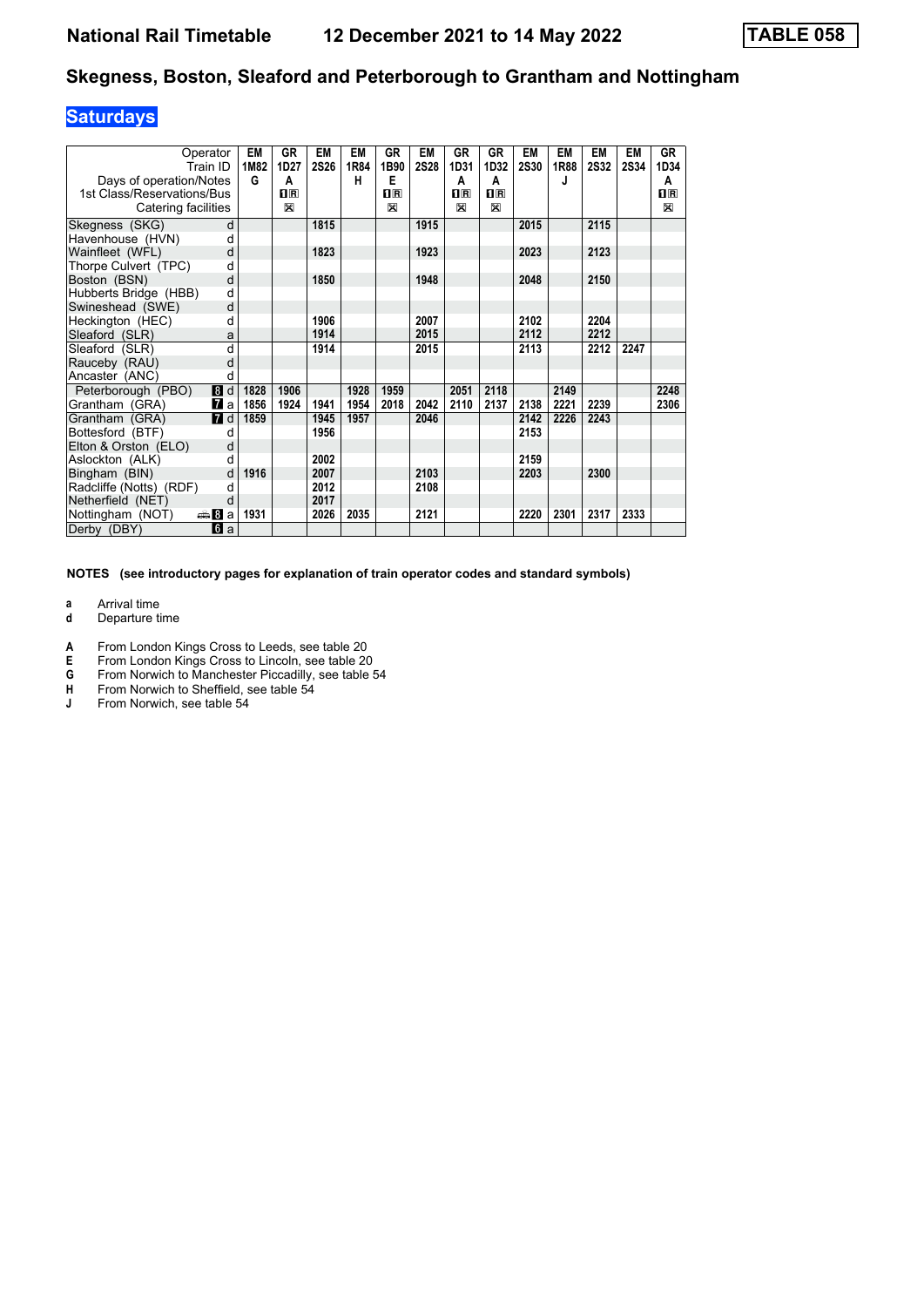## **Sundays**

| Operator                            | EM          | EM          | EM          | <b>GR</b>               | <b>GR</b>               | <b>GR</b>   | EM          | <b>EM</b> | <b>EM</b> | GR             | EM          | <b>EM</b> | GR             | <b>EM</b>   | <b>GR</b>               | <b>GR</b>               | <b>EM</b> | GR           |
|-------------------------------------|-------------|-------------|-------------|-------------------------|-------------------------|-------------|-------------|-----------|-----------|----------------|-------------|-----------|----------------|-------------|-------------------------|-------------------------|-----------|--------------|
| Train ID                            | <b>2S02</b> | <b>2S04</b> | <b>2S06</b> | 1D07                    | 1B82                    | 1D09        | <b>2S16</b> | 2S10      | 1R56      | 1D11           | <b>2S12</b> | 1R58      | 1D13           | <b>2S14</b> | 1D15                    | 1D16                    | 1R62      | 1D17         |
| Days of operation/Notes             |             |             |             | Α                       | в                       | C           |             |           | D         | A              |             | D         | C              |             | А                       | C                       | Е         | C            |
| 1st Class/Reservations/Bus          |             |             |             | $\overline{\mathbf{H}}$ | $\overline{\mathbf{B}}$ | $n_{\rm R}$ |             |           |           | $\mathbf{H}$ R |             |           | $\mathbf{I}$ R |             | $\overline{\mathbf{H}}$ | $\overline{\mathbf{R}}$ |           | $\mathbf{H}$ |
| Catering facilities                 |             |             |             | $\mathbb{X}$            | $\mathbb{R}$            | X           |             |           |           | X              |             |           | $\boxtimes$    |             | ⊠                       | X                       |           | $\boxtimes$  |
| Skegness (SKG)<br>d                 |             |             |             |                         |                         |             |             | 1015      |           |                | 1115        |           |                | 1215        |                         |                         |           |              |
| Havenhouse (HVN)<br>d               |             |             |             |                         |                         |             |             |           |           |                |             |           |                |             |                         |                         |           |              |
| Wainfleet (WFL)<br>d                |             |             |             |                         |                         |             |             | 1023      |           |                | 1123        |           |                | 1223        |                         |                         |           |              |
| Thorpe Culvert (TPC)<br>d           |             |             |             |                         |                         |             |             |           |           |                |             |           |                |             |                         |                         |           |              |
| Boston (BSN)<br>d                   |             |             | 0915        |                         |                         |             |             | 1051c     |           |                | 1150        |           |                | 1251c       |                         |                         |           |              |
| Hubberts Bridge (HBB)<br>d          |             |             |             |                         |                         |             |             |           |           |                |             |           |                |             |                         |                         |           |              |
| Swineshead (SWE)<br>d               |             |             |             |                         |                         |             |             |           |           |                |             |           |                |             |                         |                         |           |              |
| Heckington (HEC)<br>d               |             |             | 0929        |                         |                         |             |             | 1106      |           |                | 1204        |           |                | 1306        |                         |                         |           |              |
| Sleaford (SLR)<br>a                 |             |             | 0937        |                         |                         |             |             | 1113      |           |                | 1212        |           |                | 1313        |                         |                         |           |              |
| Sleaford (SLR)<br>d                 |             |             | 0938        |                         |                         |             |             | 1114      |           |                | 1212        |           |                | 1314        |                         |                         |           |              |
| Rauceby (RAU)<br>d                  |             |             |             |                         |                         |             |             |           |           |                |             |           |                |             |                         |                         |           |              |
| Ancaster (ANC)<br>d                 |             |             |             |                         |                         |             |             |           |           |                |             |           |                |             |                         |                         |           |              |
| Peterborough (PBO)<br>8d            |             |             |             | 0955                    | 1026                    | 1057        |             |           | 1121      | 1155           |             | 1225      | 1251           |             | 1356                    | 1426                    | 1436      | 1451         |
| $\mathbf{z}$ a<br>Grantham (GRA)    |             |             | 1005        | 1013                    | 1045                    | 1115        |             | 1141      | 1154      | 1213           | 1239        | 1256      | 1309           | 1341        | 1413                    | 1446                    | 1507      | 1509         |
| $\blacksquare$<br>Grantham (GRA)    | 0903        | 0938        | 1010        |                         |                         |             | 1120        | 1146      | 1156      |                | 1244        | 1258      |                | 1346        |                         |                         | 1508      |              |
| Bottesford (BTF)<br>d               | 0914        |             |             |                         |                         |             | 1131        | 1157      |           |                |             |           |                | 1357        |                         |                         |           |              |
| d<br>Elton & Orston (ELO)           |             |             |             |                         |                         |             |             |           |           |                |             |           |                |             |                         |                         |           |              |
| Aslockton (ALK)<br>d                | 0921        |             | 1025        |                         |                         |             | 1138        |           |           |                | 1300        |           |                |             |                         |                         |           |              |
| d<br>Bingham (BIN)                  | 0925        | 0955        | 1029        |                         |                         |             | 1142        | 1205      |           |                | 1304        |           |                | 1405        |                         |                         |           |              |
| Radcliffe (Notts) (RDF)<br>d        | 0931        |             |             |                         |                         |             | 1149        |           |           |                |             |           |                | 1410        |                         |                         |           |              |
| Netherfield (NET)<br>d              | 0936        |             |             |                         |                         |             | 1154        |           |           |                | 1314        |           |                |             |                         |                         |           |              |
| <del>⊯</del> ⊟а<br>Nottingham (NOT) | 0945        | 1012        | 1046        |                         |                         |             | 1202        | 1222      | 1225      |                | 1322        | 1327      |                | 1423        |                         |                         | 1539      |              |
| <b>6</b> a<br>Derby (DBY)           |             |             |             |                         |                         |             |             |           |           |                |             |           |                |             |                         |                         |           |              |

| Operator                         | EM          | EM   | GR                                              | GR             | EM          | EM   | <b>GR</b>   | GR                                              | EM          | EM   | <b>GR</b>                 | EM          | EM   | EM          | EM   | GR          | EM          | EM          |
|----------------------------------|-------------|------|-------------------------------------------------|----------------|-------------|------|-------------|-------------------------------------------------|-------------|------|---------------------------|-------------|------|-------------|------|-------------|-------------|-------------|
| Train ID                         | <b>2S18</b> | 1R64 | 1D19                                            | <b>1S23</b>    | <b>2S20</b> | 1R68 | 1B88        | 1D21                                            | <b>2S22</b> | 1M80 | 1S27                      | <b>2S24</b> | 1M82 | <b>2S26</b> | 1R74 | 1B90        | <b>2S28</b> | <b>2S30</b> |
| Days of operation/Notes          |             | D    | Α                                               | F              |             | D    | в           | C                                               |             | G    | F                         |             | G    |             | н    | в           |             |             |
| 1st Class/Reservations/Bus       |             |      | $\overline{\mathbf{H}}$ $\overline{\mathbf{R}}$ | $\mathbf{I}$ R |             |      | $n_{\rm R}$ | $\overline{\mathbf{H}}$ $\overline{\mathbf{R}}$ |             |      | $\overline{\mathbf{H}}$ R |             |      |             |      | $n_{\rm R}$ |             |             |
| Catering facilities              |             |      | 図                                               | $\boxtimes$    |             |      | X           | X                                               |             |      | X                         |             |      |             |      | X           |             |             |
| Skegness (SKG)                   | 1415<br>d   |      |                                                 |                | 1515        |      |             |                                                 | 1615        |      |                           | 1715        |      | 1815        |      |             | 1907        | 2015        |
| Havenhouse (HVN)                 | d           |      |                                                 |                |             |      |             |                                                 |             |      |                           |             |      |             |      |             |             |             |
| Wainfleet (WFL)                  | 1423<br>d   |      |                                                 |                | 1523        |      |             |                                                 | 1623        |      |                           | 1723        |      | 1823        |      |             | 1915        | 2023        |
| Thorpe Culvert (TPC)             | d           |      |                                                 |                |             |      |             |                                                 |             |      |                           |             |      |             |      |             |             |             |
| Boston (BSN)                     | 1452e<br>d  |      |                                                 |                | 1551c       |      |             |                                                 | 1652e       |      |                           | 1753f       |      | 1852e       |      |             | 1942        | 2050a       |
| Hubberts Bridge (HBB)            | d           |      |                                                 |                |             |      |             |                                                 |             |      |                           |             |      |             |      |             |             |             |
| Swineshead (SWE)                 | d           |      |                                                 |                |             |      |             |                                                 |             |      |                           |             |      |             |      |             |             |             |
| Heckington (HEC)                 | 1506<br>d   |      |                                                 |                | 1605        |      |             |                                                 | 1706        |      |                           | 1807        |      | 1907        |      |             | 1956        |             |
| Sleaford (SLR)                   | 1514<br>a   |      |                                                 |                | 1613        |      |             |                                                 | 1714        |      |                           | 1815        |      | 1914        |      |             | 2004        |             |
| Sleaford (SLR)                   | 1514<br>d   |      |                                                 |                | 1613        |      |             |                                                 | 1714        |      |                           | 1815        |      | 1915        |      |             | 2006        |             |
| Rauceby (RAU)                    | d           |      |                                                 |                |             |      |             |                                                 |             |      |                           |             |      |             |      |             |             |             |
| Ancaster (ANC)                   | d           |      |                                                 |                |             |      |             |                                                 |             |      |                           |             |      |             |      |             |             |             |
| 8d<br>Peterborough (PBO)         |             | 1523 | 1555                                            | 1618           |             | 1624 | 1626        | 1653                                            |             | 1720 | 1818                      |             | 1826 |             | 1922 | 1959        |             |             |
| Grantham (GRA)<br>$\mathbf{z}$ a | 1541        | 1553 | 1613                                            | 1637           | 1640        | 1654 | 1646        | 1711                                            | 1741        | 1750 | 1836                      | 1842        | 1856 | 1942        | 1952 | 2016        | 2033        |             |
| $\blacksquare$<br>Grantham (GRA) | 1546        | 1603 |                                                 |                | 1644        | 1656 |             |                                                 | 1746        | 1800 |                           | 1848        | 1858 | 1946        | 2000 |             | 2037        |             |
| Bottesford (BTF)                 | 1557<br>d   |      |                                                 |                |             |      |             |                                                 | 1757        |      |                           |             |      | 1957        |      |             |             |             |
| Elton & Orston (ELO)             | d           |      |                                                 |                |             |      |             |                                                 |             |      |                           |             |      |             |      |             |             |             |
| Aslockton (ALK)                  | 1604<br>d   |      |                                                 |                | 1659        |      |             |                                                 |             |      |                           | 1903        |      |             |      |             |             |             |
| Bingham (BIN)                    | 1608<br>d   |      |                                                 |                | 1704        |      |             |                                                 | 1805        |      |                           | 1908        |      | 2005        |      |             | 2054        |             |
| Radcliffe (Notts) (RDF)          | d           |      |                                                 |                | 1711        |      |             |                                                 |             |      |                           | 1915        |      |             |      |             | 2100        |             |
| Netherfield (NET)                | d           |      |                                                 |                |             |      |             |                                                 |             |      |                           |             |      |             |      |             |             |             |
| Nottingham (NOT)<br>anna 8∎a     | 1625        | 1632 |                                                 |                | 1725        | 1732 |             |                                                 | 1822        | 1830 |                           | 1927        | 1933 | 2022        | 2035 |             | 2112        |             |
| Derby (DBY)<br>6a                |             |      |                                                 |                |             |      |             |                                                 |             |      |                           |             |      |             |      |             |             |             |

**NOTES (see introductory pages for explanation of train operator codes and standard symbols)**

**a** Arrival time<br>**d** Departure t

**d** Departure time

**c** Arrives 3 minutes earlier

**e** Arrives 4 minutes earlier<br>**f** Arrives 5 minutes earlier

- **f** Arrives 5 minutes earlier
- A From London Kings Cross to Harrogate, see table 20

**B** From London Kings Cross to Lincoln, see table 20<br> **C** From London Kings Cross to Leeds, see table 20<br> **D** From Norwich to Liverpool Lime Street, see table 5 From London Kings Cross to Leeds, see table 20

**D** From Norwich to Liverpool Lime Street, see table 54<br>**E** To Liverpool Lime Street, see table 54

- **E** To Liverpool Lime Street, see table 54<br>**F** From London Kings Cross to Edinburg
- **F** From London Kings Cross to Edinburgh, see table 20<br>**G** From Norwich to Manchester Piccadilly, see table 54
- **6** From Norwich to Manchester Piccadilly, see table 54<br>**H** From Norwich, see table 54
- From Norwich, see table 54